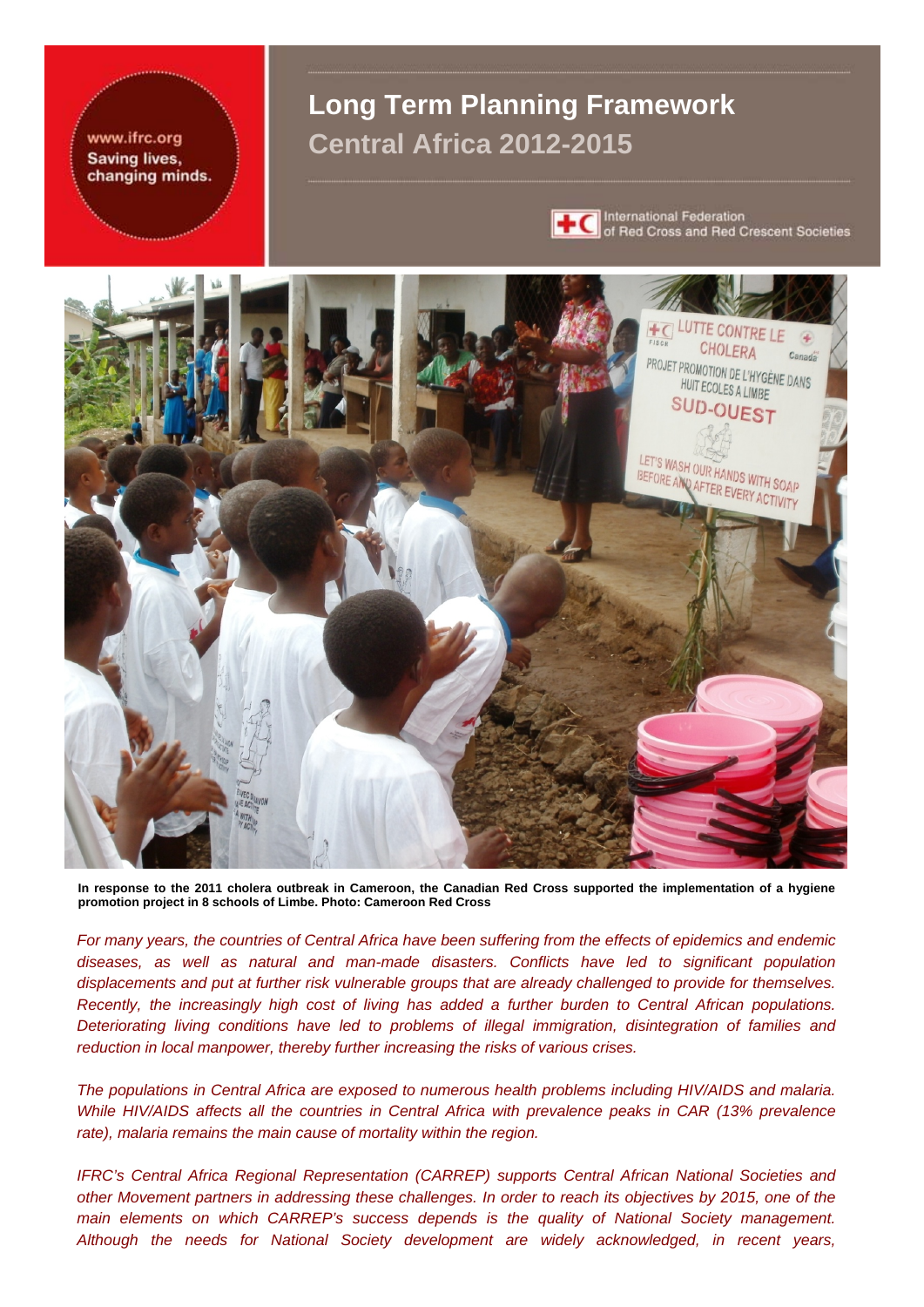*organizational development programmes have attracted few donors. CARREP and the National Societies in the region have the human resources required to achieve the outcomes highlighted in this 2012-2015 longterm planning framework and look to partners to assist with funding needs estimated at CHF 15,534,077 over the four-year period.* 

# **1. Who are we?**

IFRC's Central Africa Regional representation (CARREP) covers six countries, namely Cameroon, Central African Republic (CAR), Gabon, Republic of Congo (RoC), Equatorial Guinea and Sao Tome & Principe (STP). Working from its base in Yaoundé, Cameroon, CARREP provides support to the Red Cross National Societies of these six countries and to Participating National Societies (PNS) working in Central Africa in emergency situations and in development programmes in favour of the most vulnerable.

# **2. What is our mission?**

CARREP's mission is to make sure that all six National Societies covered by this plan are well prepared and provide timely assistance to vulnerable people in their respective countries in the areas of disaster management, health and care and promotion of humanitarian principles and values.

### **Indicators**

- *1. Number of National Societies that are well-prepared*
- *2. Number of well-prepared National Societies that have delivered timely assistance to vulnerable people*
- *3. Percentage of vulnerable people declaring to have received timely assistance from National Societies covered*

### **3. Who are our stakeholders?**

- Vulnerable people in each of the 6 countries covered by CARREP:
- National Societies in the 6 countries.
- CARREP reports to the Africa Zone Office, which is based in Nairobi; and relies on the Dakar West and Central Africa Hub for additional technical support.
- CARREP provides support to all Partner National Societies (PNS) acting in Central Africa, either on a bilateral or multilateral basis. In 2011, the French Red Cross and the Spanish Red Cross were present in Central Africa implementing health and food security projects respectively on a bilateral basis with National Societies.
- CARREP has been enjoying support from traditional partners such as the United Nations High Commissioner on Refugees (UNHCR), the World Food Programme (WFP), the British Government's Department for International Development (DFID), the Netherlands, Irish, Norwegian, Swedish, British, Monaco, Japanese and Finnish Red Cross national societies, Bill & Melinda Gate Foundation, the European Commission – Humanitarian Aid & Civil Protection (ECHO) and the European Union (EU) through the Central Africa Economic and Monetary Commission (CEMAC).

### **4. Where have we come from and what have we done so far?**

CARREP provides the financial and technical support required to enable the six National Societies covered by this plan to improve the quality and efficiency of their humanitarian, social and community-based services in favour of vulnerable people and other people exposed to different hazards, including epidemics and endemic diseases, as well as natural and man-made disasters. In addition, conflicts have often led to significant population displacements or created situations of vulnerability, which affected vulnerable groups (women, children, old persons and rural communities in general). Recently, the increasingly high cost of living has added a further burden to Central African populations. The illegal immigration phenomenon has intensified over the past years due to the rapid deterioration of living conditions. In fact, people chased away by conflicts and disasters, especially from the Central African Republic, the DRC and Chad, are forced to move, and this has intensified population movements within the region, the main destinations being Cameroon, Gabon, and in some cases Equatorial Guinea. Some even go as far away as Europe or USA in search of a better life. This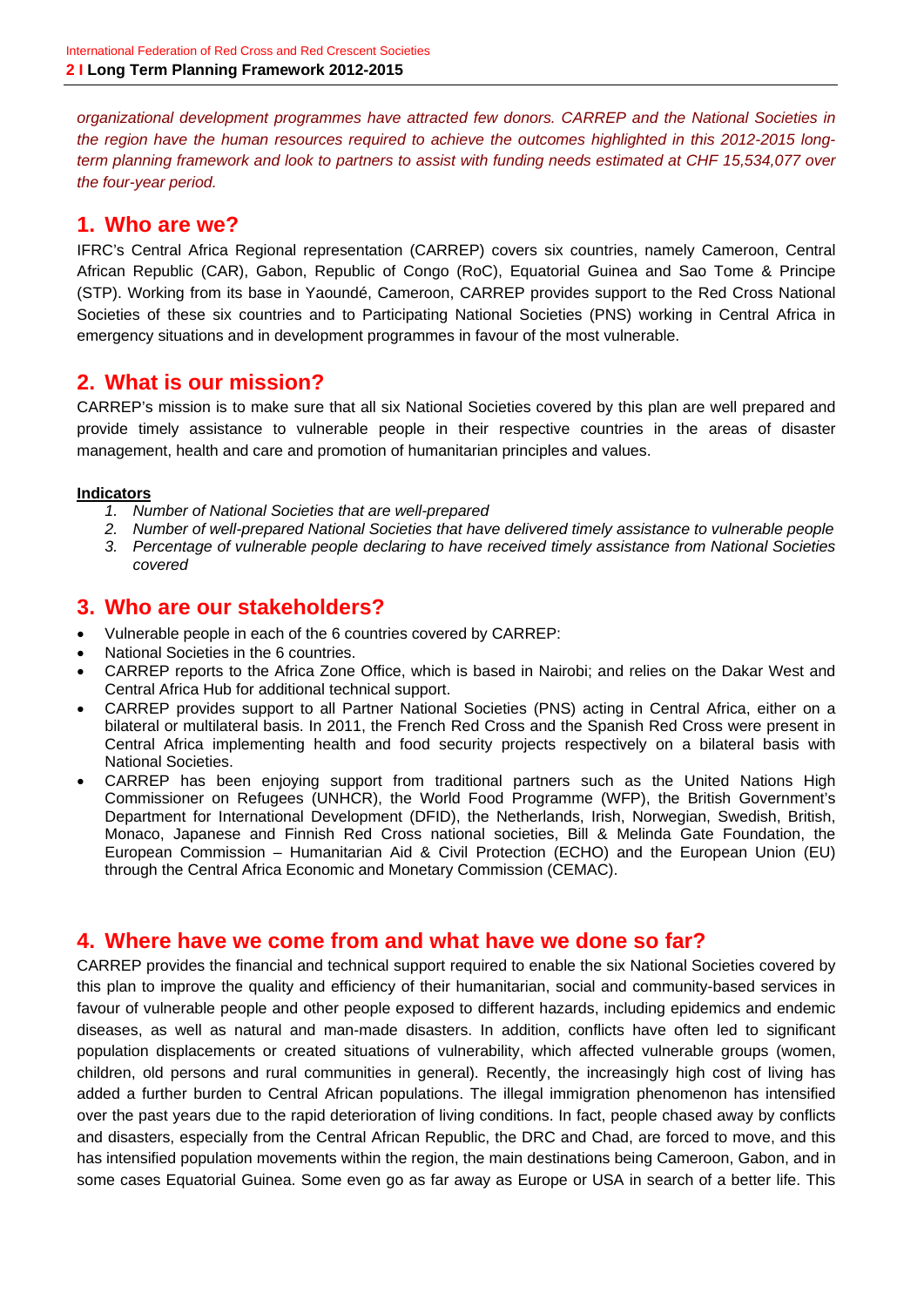situation has undermined family unity in an alarming way, and reduced local manpower, thereby increasing the risks of various crises.



**The NDRT for the Red Cross of Equatorial Guinea was trained in December 2011. Photo: IFRC** 

Over the last couple of years, progress has been made in helping National Societies to address those challenges. National Disaster Response Teams (NDRT) have been set up and trained in Cameroon, CAR, Congo Brazzaville, Gabon and Equatorial Guinea. NDRTs have been instrumental in responding to emergency situations in their respective countries.

In other countries, needs remain. STP is yet to benefit from NDRT training and the NDRT team that was trained for the Gabonese Red Cross has been dissolved.

Another major challenge that has constrained the National Societies of Central Africa is weaknesses in

PMER (Planning, Monitoring, Evaluation and Reporting) systems. CARREP has succeeded in getting the National Society to understand the importance of PMER, but the actual practice of PMER is held back by limited resources to support PMER development in National Societies.

## **5. Where are we going and how are we going to get there?**

Within the IFRC secretariat's business model to realise Strategy 2020 and the objectives of the Secretary General, CARREP's work contributes to its 'business lines,' with special emphasis on business line 2: To grow Red Cross Red Crescent services for vulnerable people. CARREP's work is also aligned with the objectives of the Africa Zone. The CARREP outputs and outcomes contributing to the IFRC objectives under Strategy 2020 are described in the following table: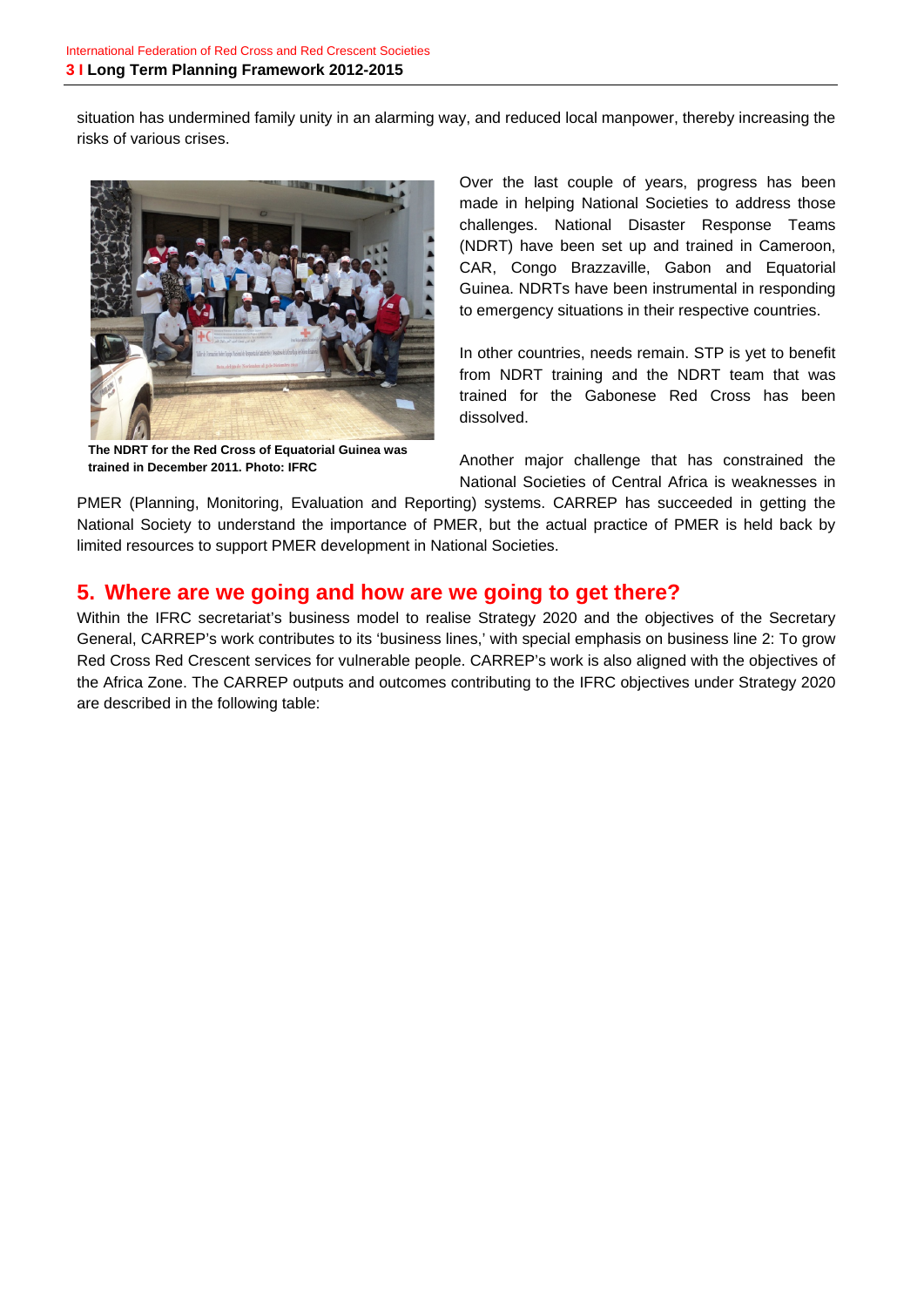| <b>Business lines</b>                                  | <b>Expected outcomes /</b><br>deliverables for Central Africa                                                                                                                                                                                                                                                                                                                                       | <b>Outcome indicators</b>                                                                                                                                                                                                                                                                                                                                                 | <b>Expected outputs at Central Africa Comments</b><br>level                                                                                                                                                                                                                                                                                                         |                                                                                                                                                                                                                                                                                                                                                        |
|--------------------------------------------------------|-----------------------------------------------------------------------------------------------------------------------------------------------------------------------------------------------------------------------------------------------------------------------------------------------------------------------------------------------------------------------------------------------------|---------------------------------------------------------------------------------------------------------------------------------------------------------------------------------------------------------------------------------------------------------------------------------------------------------------------------------------------------------------------------|---------------------------------------------------------------------------------------------------------------------------------------------------------------------------------------------------------------------------------------------------------------------------------------------------------------------------------------------------------------------|--------------------------------------------------------------------------------------------------------------------------------------------------------------------------------------------------------------------------------------------------------------------------------------------------------------------------------------------------------|
|                                                        | 1. CARREP has supported the<br>National Societies of Cameroon,<br>Central African Republic (CAR),<br>Gabon, Republic of Congo (RoC),<br>Equatorial Guinea (EG) and Sao<br>Tome & Principe (STP) to monitor<br>and analyse trends in<br>humanitarian indicators and to<br>use findings to inform their<br>Humanitarian Service Delivery.                                                             | <b>Number of National</b><br>$\bullet$<br>Societies covered<br>that have contributed<br>information to help<br>update the regional<br>trend report.<br><b>Number of National</b><br>$\bullet$<br>Societies covered<br>that have updated<br>their projects or<br>programmes in<br>accordance with<br>available<br>humanitarian trends<br>in their respective<br>countries. | The humanitarian trends collected in<br>$\bullet$<br>each country are utilised by the<br>corresponding National Societies to<br>inform programming.                                                                                                                                                                                                                 | <b>CARREP</b> will assist the National Societies<br>in putting in place a system for monitoring<br>and analysing trends in humanitarian<br>indicators in their respective countries.<br>The information gathered will then be<br>used to update the projects and<br>programmes of the respective National<br>Societies in favour of vulnerable people. |
| I. TO RAISE<br><b>HUMANITARIAN</b><br><b>STANDARDS</b> | 2. CARREP has contributed<br>information regularly for the<br>establishment of a databank of<br>objectively-analysed National<br>Society capacities, and the<br>National Societies of Cameroon,<br>CAR, Gabon, RoC, EG and STP<br>have greater self-awareness of<br>their profile at all levels, services,<br>strengths, gaps, and their future<br>potential for boosting their own<br>development. | <b>Number of National</b><br>Societies covered<br>that have good<br>mastery of their<br>profile.<br><b>Number of National</b><br>$\bullet$<br>Societies having<br>information on them<br>in the Africa regional<br>data bank.                                                                                                                                             | Each National Society of Central<br>$\bullet$<br>Africa has contributed information<br>annually to the databank with<br>support from CARREP.                                                                                                                                                                                                                        | <b>CARREP</b> will help National Societies<br>analyse their strengths, weaknesses,<br>opportunities and threats as a way of<br>enabling them to know their profile and<br>take necessary measures to correct<br>where necessary.                                                                                                                       |
|                                                        | 3. CARREP has strengthened the<br>professional qualifications and<br>competences of National Society<br>staff and volunteers at all levels in<br>Cameroon, CAR, Gabon, RoC,<br>EG and STP through mentorship,<br>internship and regional peer<br>network by creating opportunity<br>for training and knowledge-<br>sharing.                                                                         | Number of training<br>$\bullet$<br>and knowledge-<br>sharing opportunities<br>created                                                                                                                                                                                                                                                                                     | The National Societies of<br>$\bullet$<br>Cameroon, CAR, Gabon, RoC, EG<br>and STP are facilitated to share and<br>learn from Peer National Societies in<br>the region and in global forum.<br>The National Societies of<br>Cameroon, CAR, Gabon, RoC, EG<br>and STP are supported to establish<br>linkages with learning institutions for<br>operational research. | CARREP will see into it that each National<br>Society covered has qualified staff to<br>deliver better services to vulnerable<br>people in their respective National<br>Societies.                                                                                                                                                                     |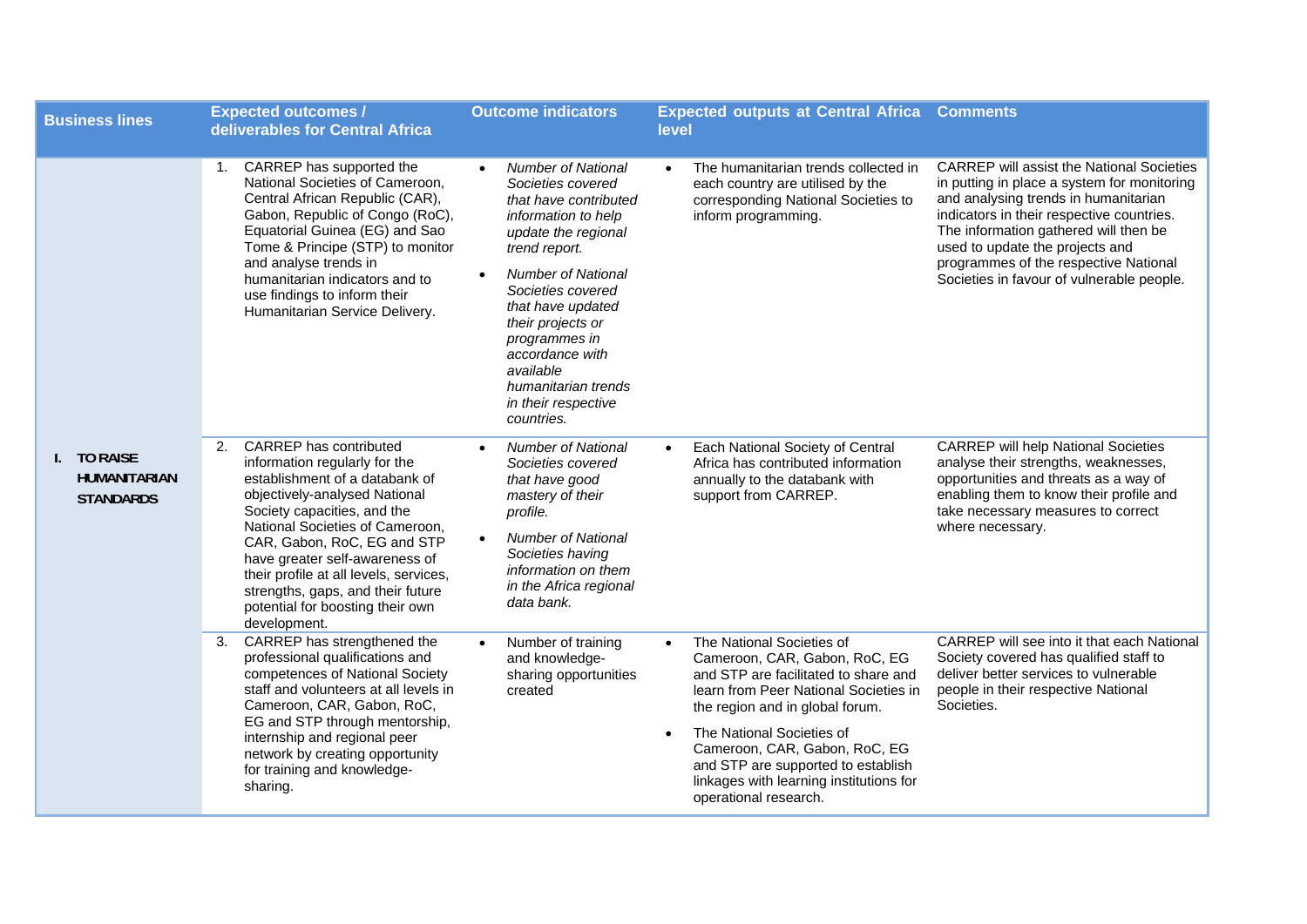|                                                                                                                     |                                                                                                                                                                                                                                                                                                                                          |                                                                                                                                                  | level                                                                                                                                                                                                                                                                                                                                                                                                                                                                                                                                                                                                                                                                                                                                                                                                                                                                                                                                                                                                                                                                                                                                                                                                           |                                                                                                                                                                                                                                                                                                                                                                                                                                                                                                                                                                                                                                                                                                                                                                                                                                                                                                                                                                                                                                                                                                                                                                  |
|---------------------------------------------------------------------------------------------------------------------|------------------------------------------------------------------------------------------------------------------------------------------------------------------------------------------------------------------------------------------------------------------------------------------------------------------------------------------|--------------------------------------------------------------------------------------------------------------------------------------------------|-----------------------------------------------------------------------------------------------------------------------------------------------------------------------------------------------------------------------------------------------------------------------------------------------------------------------------------------------------------------------------------------------------------------------------------------------------------------------------------------------------------------------------------------------------------------------------------------------------------------------------------------------------------------------------------------------------------------------------------------------------------------------------------------------------------------------------------------------------------------------------------------------------------------------------------------------------------------------------------------------------------------------------------------------------------------------------------------------------------------------------------------------------------------------------------------------------------------|------------------------------------------------------------------------------------------------------------------------------------------------------------------------------------------------------------------------------------------------------------------------------------------------------------------------------------------------------------------------------------------------------------------------------------------------------------------------------------------------------------------------------------------------------------------------------------------------------------------------------------------------------------------------------------------------------------------------------------------------------------------------------------------------------------------------------------------------------------------------------------------------------------------------------------------------------------------------------------------------------------------------------------------------------------------------------------------------------------------------------------------------------------------|
|                                                                                                                     | outcome 3 is for PHPV.                                                                                                                                                                                                                                                                                                                   |                                                                                                                                                  | CARREP will support its National Societies to carry out activities in the area of Disaster Management (DM), Health and Care (H&C) and the Promotion of<br>Humanitarian Principles and Values (PHPV). Therefore, the outcomes outlined below are distributed as follows: outcome 1 is for DM, outcome 2 is for H&C, and                                                                                                                                                                                                                                                                                                                                                                                                                                                                                                                                                                                                                                                                                                                                                                                                                                                                                          |                                                                                                                                                                                                                                                                                                                                                                                                                                                                                                                                                                                                                                                                                                                                                                                                                                                                                                                                                                                                                                                                                                                                                                  |
| II. TO GROW RED<br><b>CROSS RED</b><br><b>CRESCENT</b><br><b>SERVICES FOR</b><br><b>VULNERABLE</b><br><b>PEOPLE</b> | 1. The National Societies of<br>Cameroon, CAR, Gabon, RoC,<br>EG and STP are supported to<br>build-up robust essential disaster<br>preparedness, response, and<br>recovery capacities that also<br>integrate risk reduction measures<br>and enable them to deal<br>predictably and effectively with<br>anticipated disasters and crises. | <b>Number of National</b><br>$\bullet$<br>Societies covered<br>that have responded<br>predictably and<br>effectively to<br>disasters and crises. | The strategic preparedness<br>capacities of the National Societies<br>of Cameroon, Congo Brazzaville,<br>CAR, Gabon, Equatorial Guinea and<br>Sao Tome & Principe, and those of<br>vulnerable communities in these<br>countries are strengthened.<br>The Red Cross National Societies of<br>Cameroon, Gabon, Congo<br>Brazzaville, Equatorial Guinea, Sao<br>Tome & Principe and CAR have put<br>in place well-structured disaster<br>management departments, with<br>qualified and well-organized<br>volunteers, through the creation of<br>well-trained national and community<br>disaster response teams (NDRT &<br>CDRT).<br>All the National Societies covered by<br>this plan have updated their risk<br>maps, and their respective<br>communities have a better<br>understanding of disaster risks and<br>threats within their environment and<br>have developed more efficient<br>preventive actions, with special<br>focus on food crisis, climate change<br>and illegal migration.<br>The food security capacities of the<br>National Societies of Cameroon,<br>Gabon, Congo Brazzaville,<br>Equatorial Guinea, Sao Tome &<br>Principe and CAR are strengthened.<br>The risks associated with climate | Disaster risk reduction, community<br>preparedness and rapid response are<br>efficient in case of emergency. In order to<br>guarantee the success of the disaster<br>management programme of CARREP that<br>falls in line with the strategic aim No 1 of<br>Strategy 2020, i.e. to save lives, protect<br>livelihoods, and strengthen recovery from<br>disasters and crises, emphasis will be led<br>on finalizing and/or updating existing<br>contingency plans and pursuing the<br>creation of operational disaster<br>management teams at national and local<br>levels. Other priorities will include<br>vulnerability and capacity assessment<br>(VCA), the implementation of community-<br>based programmes, and the development<br>of emergency early alert and rapid<br>intervention systems.<br>In addition, the ongoing operations to<br>assist refugees in Cameroon and Congo<br>Brazzaville will be pursued and used as<br>frameworks for building the operational<br>capacities of the local Red Cross<br>branches involved in emergency relief<br>management, rehabilitation and<br>community development.<br>One of the key priorities of CARREP's |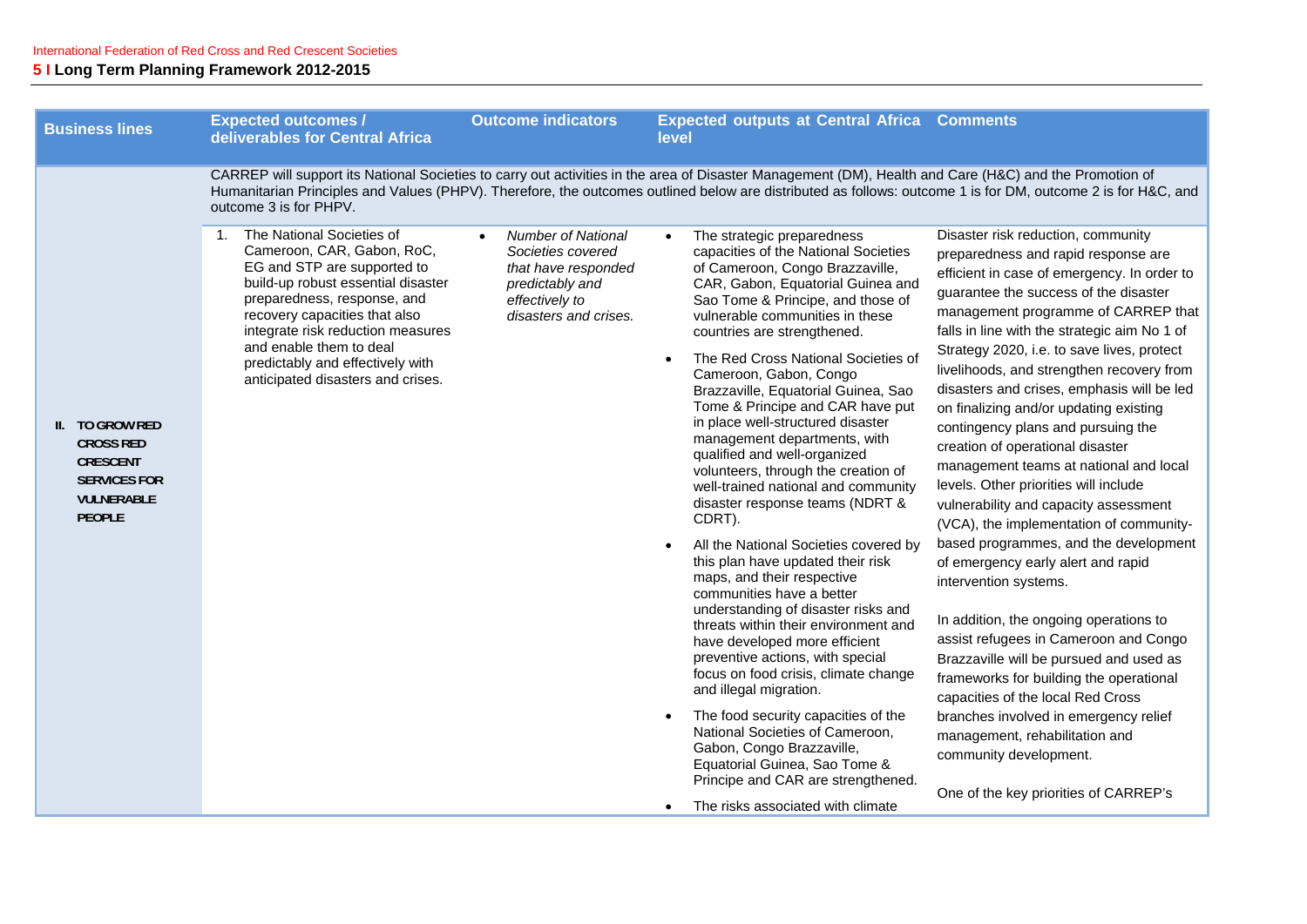| <b>Business lines</b> | <b>Expected outcomes /</b><br>deliverables for Central Africa | <b>Outcome indicators</b> | <b>Expected outputs at Central Africa</b><br>level                                                                                                                                                                                                                                                                                                                                                                                                                                                                                                                                                                                                                                                                                                                                                                                                                                                                                                                                                                                                             | <b>Comments</b>                                                                                                                                                                                                                                                                                                                                                                                                                                                                                                                                                                                                                                                                                                                                                                                                                                                                                                                                                                                                                                                                                                                                                                                                                                                                                  |
|-----------------------|---------------------------------------------------------------|---------------------------|----------------------------------------------------------------------------------------------------------------------------------------------------------------------------------------------------------------------------------------------------------------------------------------------------------------------------------------------------------------------------------------------------------------------------------------------------------------------------------------------------------------------------------------------------------------------------------------------------------------------------------------------------------------------------------------------------------------------------------------------------------------------------------------------------------------------------------------------------------------------------------------------------------------------------------------------------------------------------------------------------------------------------------------------------------------|--------------------------------------------------------------------------------------------------------------------------------------------------------------------------------------------------------------------------------------------------------------------------------------------------------------------------------------------------------------------------------------------------------------------------------------------------------------------------------------------------------------------------------------------------------------------------------------------------------------------------------------------------------------------------------------------------------------------------------------------------------------------------------------------------------------------------------------------------------------------------------------------------------------------------------------------------------------------------------------------------------------------------------------------------------------------------------------------------------------------------------------------------------------------------------------------------------------------------------------------------------------------------------------------------|
|                       |                                                               |                           | change are known and reduced in<br>Cameroon, Gabon, Congo<br>Brazzaville, Equatorial Guinea, Sao<br>Tome & Principe and CAR through<br>the intervention of their respective<br>Red Cross National Societies.<br>Thanks to the support of the<br>National Societies of Cameroon,<br>Gabon, Congo Brazzaville,<br>Equatorial Guinea, Sao Tome &<br>Principe and CAR, the risks<br>associated with illegal migration are<br>reduced.<br>In collaboration with their partners<br>within and outside the Movement,<br>the Red Cross National Societies of<br>Cameroon, Gabon, Congo<br>Brazzaville, Equatorial Guinea, Sao<br>Tome & Principe and CAR have<br>responded effectively and quickly to<br>emergency situations.<br>A warehouse is well-managed and<br>enables CARREP to facilitate rapid<br>response to emergency situations<br>by the National Societies of Central<br>Africa.<br>CARREP has improved on its<br>human and material resources in<br>order to be able to provide adequate<br>technical and operational support to<br>National Societies. | disaster management department in<br>support to National Societies in 2012-<br>2015 will be advocating for the<br>diversification of partners and building the<br>loyalty of the latter. In the same vein,<br>supporting the supply of relief materials to<br>National Societies in Central Africa, and<br>prepositioning emergency stocks at<br>regional level or in some National<br>Societies form an integral part of<br>CARREP's support strategy to the<br>operational preparedness of National<br>Societies within the region.<br>The crisis and disaster risk reduction<br>programmes of National Societies will<br>essentially focus on food security,<br>community flood preparedness, and the<br>creation of first-aid brigades along the<br>boundaries (Cameroon, CAR and Chad).<br>Likewise, food security focal points<br>(supervisors and community-based<br>animators) will be trained in Cameroon,<br>Gabon, Congo Brazzaville and CAR with<br>the view to developing such programmes<br>like community farms.<br>Concerning logistics, the response to<br>numerous emergency situations in Central<br>Africa over the recent years has exposed<br>a certain number of logistics constraints.<br>In fact, in three years, CARREP has<br>rented trucks for amounts exceeding the |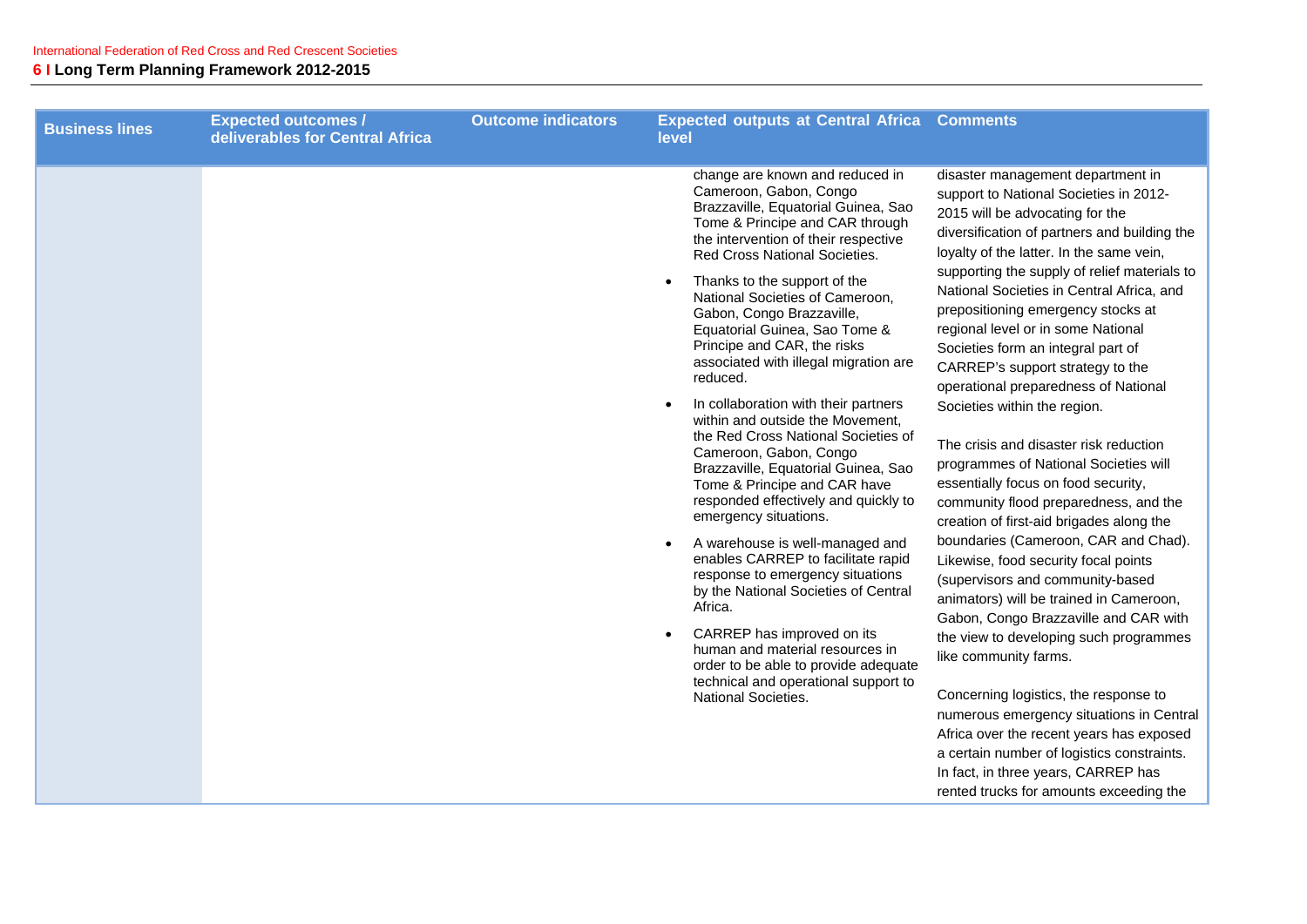| <b>Business lines</b> | <b>Expected outcomes /</b><br>deliverables for Central Africa | <b>Outcome indicators</b> | <b>Expected outputs at Central Africa Comments</b><br>level |                                                                                                                                                                                                                                                                                                                                                                                                                                                                                                                                                                                                                                                                                                                                                                                                                                                                                                                                                                                                                                                                                                                                                                                                                                                                                                                                                                                                                                      |
|-----------------------|---------------------------------------------------------------|---------------------------|-------------------------------------------------------------|--------------------------------------------------------------------------------------------------------------------------------------------------------------------------------------------------------------------------------------------------------------------------------------------------------------------------------------------------------------------------------------------------------------------------------------------------------------------------------------------------------------------------------------------------------------------------------------------------------------------------------------------------------------------------------------------------------------------------------------------------------------------------------------------------------------------------------------------------------------------------------------------------------------------------------------------------------------------------------------------------------------------------------------------------------------------------------------------------------------------------------------------------------------------------------------------------------------------------------------------------------------------------------------------------------------------------------------------------------------------------------------------------------------------------------------|
|                       |                                                               |                           |                                                             | cost for purchasing a truck. Moreover, the<br>rent of truck has exposed Red Cross<br>humanitarian aid to theft and other misuse<br>by the drivers who are not Red Cross<br>workers. Adding to this, CARREP has<br>prepositioned an emergency stock in<br>Yaoundé. This has prompted the renting<br>of a warehouse and the recruitment of<br>security guards; but this has never been<br>taken into consideration in annual plans.<br>In addition, the scope of CARREP's<br>activities has increased considerably over<br>the recent years, thereby making it very<br>difficult for a single person to handle the<br>logistics department.<br>Until the end of July 2010, the DM team in<br>Yaoundé was composed of a Regional<br>Disaster Management (DM) Delegate and<br>a Regional DM Officer. The delegate's<br>mission ended and the Regional DM<br>Coordinator has been left alone. This will<br>be a major constraint in 2012-2015. There<br>is therefore the need to recruit another<br>DM Officer, or at least a DM assistant.<br>This disaster management programme is<br>intended to directly assist about 400,000<br>vulnerable people each year from 2012 to<br>2015 through community-based activities<br>carried out by Red Cross volunteers, the<br>members of community-based disaster<br>response teams (CDRT), and food<br>security focal points. This figure includes<br>the populations in targeted communities, |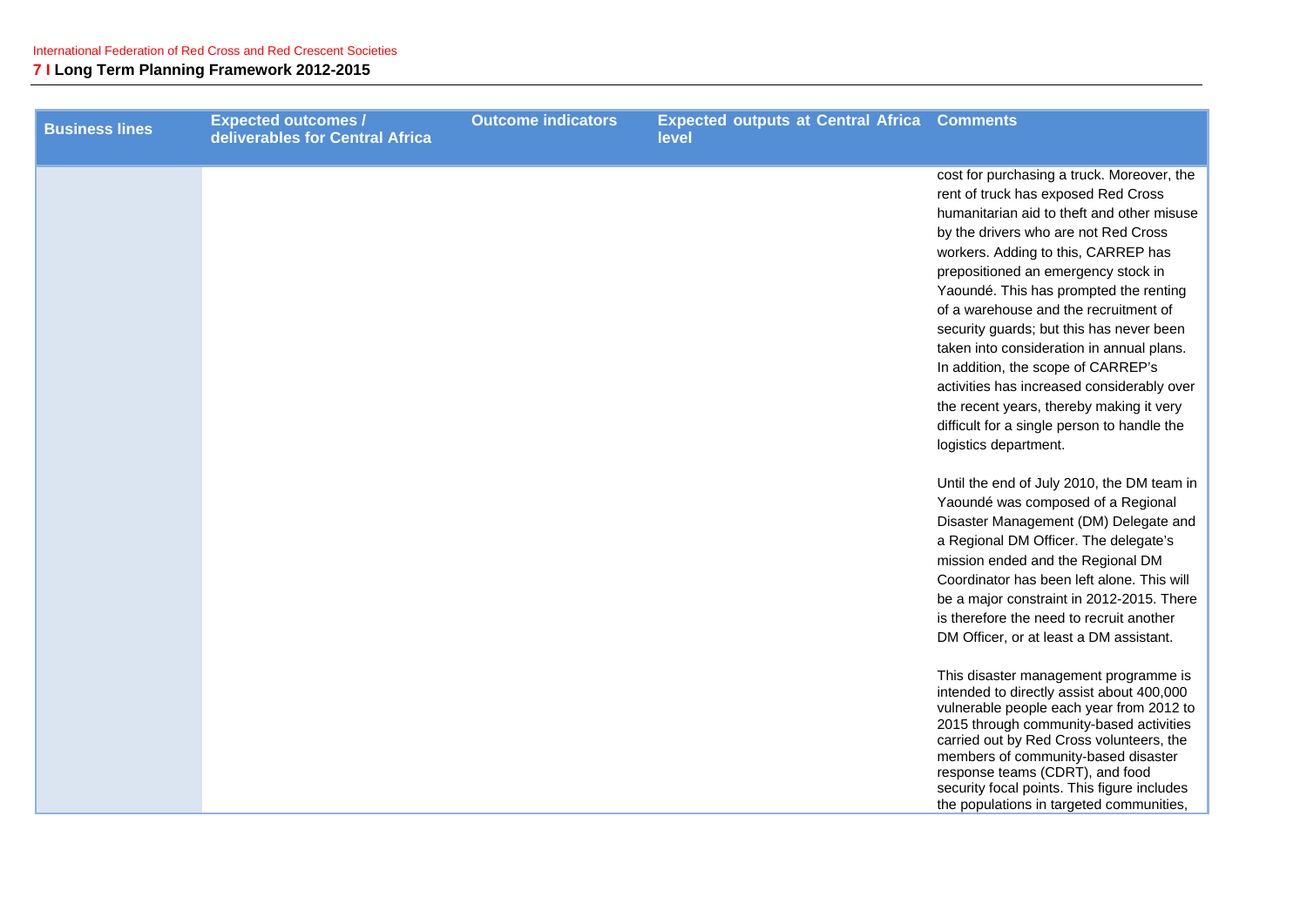| <b>Business lines</b> | <b>Expected outcomes /</b><br>deliverables for Central Africa | <b>Outcome indicators</b>                                                                                                                       | <b>Expected outputs at Central Africa Comments</b><br>level                                                                                                                                                                                                                                                                                                                                                                                                                                                                                                                                                                                                                                                                                                                                                                                                                                                                                                                                            |                                                                                                                                                                                                                                                                                                                                                                                                                                                                                                                                                                                                                                                                                                                                                                                                                                                                                                                                                                                                                                                                                                                                                                                                                                                                                                                                                                 |
|-----------------------|---------------------------------------------------------------|-------------------------------------------------------------------------------------------------------------------------------------------------|--------------------------------------------------------------------------------------------------------------------------------------------------------------------------------------------------------------------------------------------------------------------------------------------------------------------------------------------------------------------------------------------------------------------------------------------------------------------------------------------------------------------------------------------------------------------------------------------------------------------------------------------------------------------------------------------------------------------------------------------------------------------------------------------------------------------------------------------------------------------------------------------------------------------------------------------------------------------------------------------------------|-----------------------------------------------------------------------------------------------------------------------------------------------------------------------------------------------------------------------------------------------------------------------------------------------------------------------------------------------------------------------------------------------------------------------------------------------------------------------------------------------------------------------------------------------------------------------------------------------------------------------------------------------------------------------------------------------------------------------------------------------------------------------------------------------------------------------------------------------------------------------------------------------------------------------------------------------------------------------------------------------------------------------------------------------------------------------------------------------------------------------------------------------------------------------------------------------------------------------------------------------------------------------------------------------------------------------------------------------------------------|
|                       |                                                               |                                                                                                                                                 |                                                                                                                                                                                                                                                                                                                                                                                                                                                                                                                                                                                                                                                                                                                                                                                                                                                                                                                                                                                                        | refugees and other people affected by<br>various emergency situations through<br>DREF operations.                                                                                                                                                                                                                                                                                                                                                                                                                                                                                                                                                                                                                                                                                                                                                                                                                                                                                                                                                                                                                                                                                                                                                                                                                                                               |
|                       | Enable healthy and safe living<br>2.                          | Percentage of people<br>enjoying healthy and<br>safe living.<br>Number of diseases<br>put under control<br>thanks to Red Cross<br>intervention. | STIs or HIV-positive sex workers<br>have received appropriate treatment<br>in Cameroon, Central African<br>Republic (CAR) and Congo<br>Brazzaville.<br>Red Cross volunteers have carried<br>$\bullet$<br>out behaviour change<br>communication (BCC) and referral<br>activities in Cameroon, CAR and<br>Congo Brazzaville.<br>The institutional capacities of<br>$\bullet$<br>selected community organizations of<br>sex workers are enhanced in<br>Cameroon, CAR and Congo<br>Brazzaville.<br>A selected number of community<br>$\bullet$<br>organizations of sex workers have<br>received technical and financial<br>support.<br>The living conditions of 200 PLWH<br>are improved in Gabon, CAR, and<br>Sao Tome & Principe.<br>Income-generating activities (IGA)<br>are carried out in Gabon, CAR, and<br>Sao Tome & Principe in favour of<br>PLWH.<br>The supply of blood products to<br>national blood transfusion centres is<br>improved and benevolent blood<br>donors have adopted risk-free | Central Africa is a region with an<br>abundance of climates, varying from the<br>equatorial climate with four seasons to the<br>Sahel climate, including the tropical<br>climate. The vegetation is aligned with this<br>variety of climates: the equatorial forest<br>that alternates with the steppe, and even<br>desert. The populations in Central Africa<br>are exposed to numerous health problems<br>that differ according to the type of climate,<br>geographic area, socioeconomic and<br>political situation. Some of those health<br>problems include HIV/AIDS which affects<br>all the countries in Central Africa, with<br>prevalence peaks in CAR with 13%<br>prevalence rate, and in the DRC with 3<br>million people living with HIV (PLWH).<br>However, malaria remains the main cause<br>of mortality in Central Africa.<br>Several diseases with epidemic potential<br>have taken up residence in Central Africa.<br>Some of these diseases include cholera,<br>meningitis, and most recently<br>chikungunya in Gabon and Congo<br>Brazzaville, and yellow fever in CAR and<br>Cameroon. Some epidemics that are<br>more virulent and particularly deadly hit<br>the region on sporadic occasions. Such<br>epidemics include the Ebola virus<br>haemorrhagic fever in Congo Brazzaville<br>and Gabon.<br>In the east and Adamaoua regions of |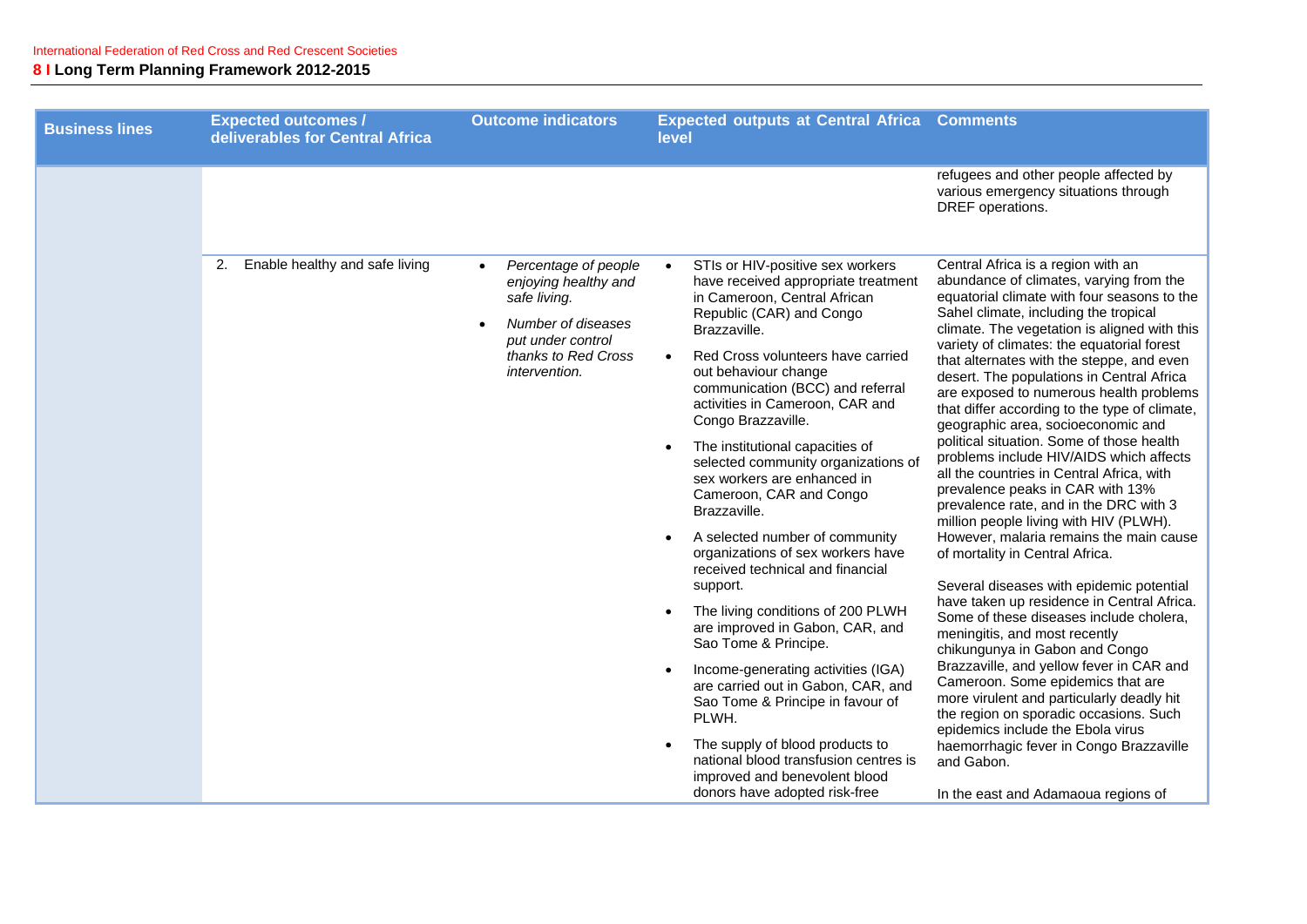| <b>Business lines</b> | <b>Expected outcomes /</b><br>deliverables for Central Africa | <b>Outcome indicators</b> | <b>Expected outputs at Central Africa Comments</b><br>level                                                                                                                                                                                                                                                                                                                                                                                                                                                                                                                    |                                                                                                                                                                                                                                                                                                                                                                                                                                                                                                                                                                                                                                                                                                   |
|-----------------------|---------------------------------------------------------------|---------------------------|--------------------------------------------------------------------------------------------------------------------------------------------------------------------------------------------------------------------------------------------------------------------------------------------------------------------------------------------------------------------------------------------------------------------------------------------------------------------------------------------------------------------------------------------------------------------------------|---------------------------------------------------------------------------------------------------------------------------------------------------------------------------------------------------------------------------------------------------------------------------------------------------------------------------------------------------------------------------------------------------------------------------------------------------------------------------------------------------------------------------------------------------------------------------------------------------------------------------------------------------------------------------------------------------|
|                       |                                                               |                           | behaviours.<br>"Clubs 25" for blood donation are set<br>up in Gabon and Cameroon.<br>Secondary school students know<br>$\bullet$<br>their serological status in Equatorial<br>Guinea and in Sao Tome & Principe.<br>Secondary school students have<br>undergone HIV screening tests and<br>have collected their results in<br>Equatorial Guinea and in Sao Tome<br>& Principe.<br>The discrimination and stigma<br>against PLWH in Central Africa and<br>against people affected by genetic<br>diseases in Gabon is reduced.<br>Communities in Central Africa are<br>$\bullet$ | Cameroon where CAR refugees are<br>scattered, there is a global 7% acute<br>malnutrition prevalence rate, which<br>particularly affects children from 6 to 35<br>months. There is also a worrying situation<br>of women of childbearing age, 54% of<br>whom are underweight. In addition, the<br>case management programmes dropout<br>rate is estimated at 26%, and the<br>coverage rate is very low.<br>Access to potable water and adequate<br>sanitation facilities remains a luxury<br>reserved for some. For example, only<br>42% of the population has access to<br>improved potable water sources.<br>Diseases like poliomyelitis and measles<br>continue to affect the population, which |
|                       |                                                               |                           | sensitized to the fact that it is free to<br>live with PLWH.<br>RC volunteers have sensitized both<br>patients and communities on<br>tuberculosis.<br>People who are affected by<br>tuberculosis in Cameroon and Sao<br>Tome & Principe have received<br>appropriate treatment.<br>Red Cross and community<br>$\bullet$<br>volunteers in Central Africa are<br>actively engaged in social<br>mobilization to facilitate<br>immunization campaigns.                                                                                                                             | means that the immunization coverage<br>remains insufficient.<br>Female genital mutilation (FGM) in<br>Cameroon and CAR, and mother and<br>child health are the main regional<br>concerns in the area of reproductive<br>health.<br>Victims of road accidents are also a group<br>of vulnerable that need to be managed.<br>Faced with this situation, the Red Cross<br>National Societies of Cameroon, Congo<br>Brazzaville, Gabon, Equatorial Guinea,<br>CAR and Sao Tome & Principe have                                                                                                                                                                                                       |
|                       |                                                               |                           | Red Cross and community<br>volunteers in Central Africa are<br>trained on the use of community-<br>based health and first-aid (CBHFA)                                                                                                                                                                                                                                                                                                                                                                                                                                          | made the commitment, with the support of<br>CARREP, to contribute to improving the<br>health of vulnerable people in their<br>respective countries by implementing<br>projects and programmes in the areas of                                                                                                                                                                                                                                                                                                                                                                                                                                                                                     |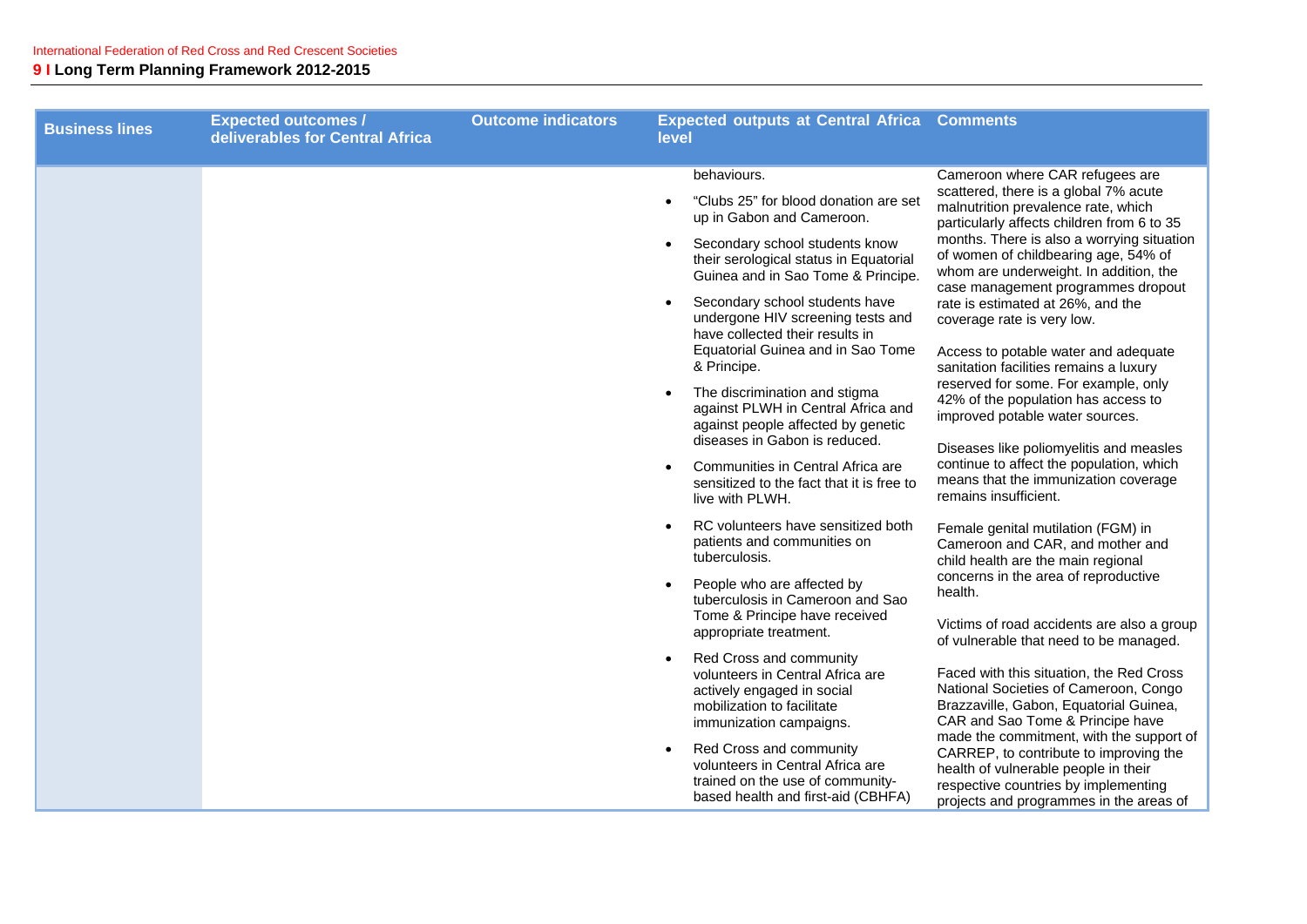| <b>Business lines</b> | <b>Expected outcomes /</b><br>deliverables for Central Africa | <b>Outcome indicators</b> | <b>Expected outputs at Central Africa Comments</b><br>level                                                                                                                                                                                                                                                                                                                                        |  |
|-----------------------|---------------------------------------------------------------|---------------------------|----------------------------------------------------------------------------------------------------------------------------------------------------------------------------------------------------------------------------------------------------------------------------------------------------------------------------------------------------------------------------------------------------|--|
|                       |                                                               |                           | HIV/AIDS, integrating the creation of<br>tools.<br>"Clubs 25" for the voluntary and free blood<br>An increased number of children are<br>donation, and the fight against<br>protected against measles and polio<br>tuberculosis or all sorts of HIV/AIDS-<br>in Central Africa.<br>related discrimination and stigma. In                                                                           |  |
|                       |                                                               |                           | addition, the integrated community-based<br>An increased number of children are<br>health and first aid (CBHFA) approach will<br>reached by anti-measles and polio<br>be promoted, with focus on immunization,<br>massive immunization campaigns in<br>mother and child health, the supply of<br>Central Africa.<br>potable water, hygiene and sanitation,                                         |  |
|                       |                                                               |                           | Access to sanitation services is<br>road safety, malaria control and the fight<br>improved in Congo Brazzaville and<br>against malnutrition.<br>Equatorial Guinea.                                                                                                                                                                                                                                 |  |
|                       |                                                               |                           | With regard to current issues<br>Sanitation facilities (latrines) are<br>characterized by emerging and re-<br>built and the populations are<br>emerging infectious diseases, the<br>sensitized on how to use them in<br>prevention and response to all sorts of<br>Congo Brazzaville and Equatorial<br>epidemics remains a priority. To that<br>Guinea.<br>effect, several activities are planned, |  |
|                       |                                                               |                           | including the training and retraining of<br>Access to potable water is improved<br>volunteers, the identification of specific<br>in Equatorial Guinea and in Congo<br>needs, the sensitization of people<br>Brazzaville.<br>targeted, all sorts of social mobilization                                                                                                                             |  |
|                       |                                                               |                           | Water facilities (potable water<br>activities, hygiene and sanitation, the<br>points) are built and the populations<br>distribution of mosquito nets or other<br>are sensitized on how to use them in<br>health-related kits, the spraying of houses,<br>Congo Brazzaville and Equatorial<br>the screening and management of cases<br>Guinea.<br>of malnutrition, STI/HIV/AIDS or                  |  |
|                       |                                                               |                           | tuberculosis-related activities, the<br>The populations in Central Africa are<br>construction of latrines or water wells, the<br>protected against malaria.<br>organization of community meals, home                                                                                                                                                                                               |  |
|                       |                                                               |                           | coaching, and income-generating<br>The populations in Central Africa<br>$\bullet$<br>activities (IGA) to ensure people-reached<br>actually sleep under Long Lasting<br><b>Impregnated Mosquito Nets</b><br>autonomy.<br>(LLIMN), have access to malaria                                                                                                                                            |  |
|                       |                                                               |                           | Our target populations include sex<br>treatment, and live in a healthy<br>workers, the youths, vulnerable women,<br>environment.<br>female excision practitioners, children,<br>The health of women and young<br>families with children suffering from                                                                                                                                             |  |
|                       |                                                               |                           | girls is improved in Cameroon and<br>genetic diseases, refugees, drivers and                                                                                                                                                                                                                                                                                                                       |  |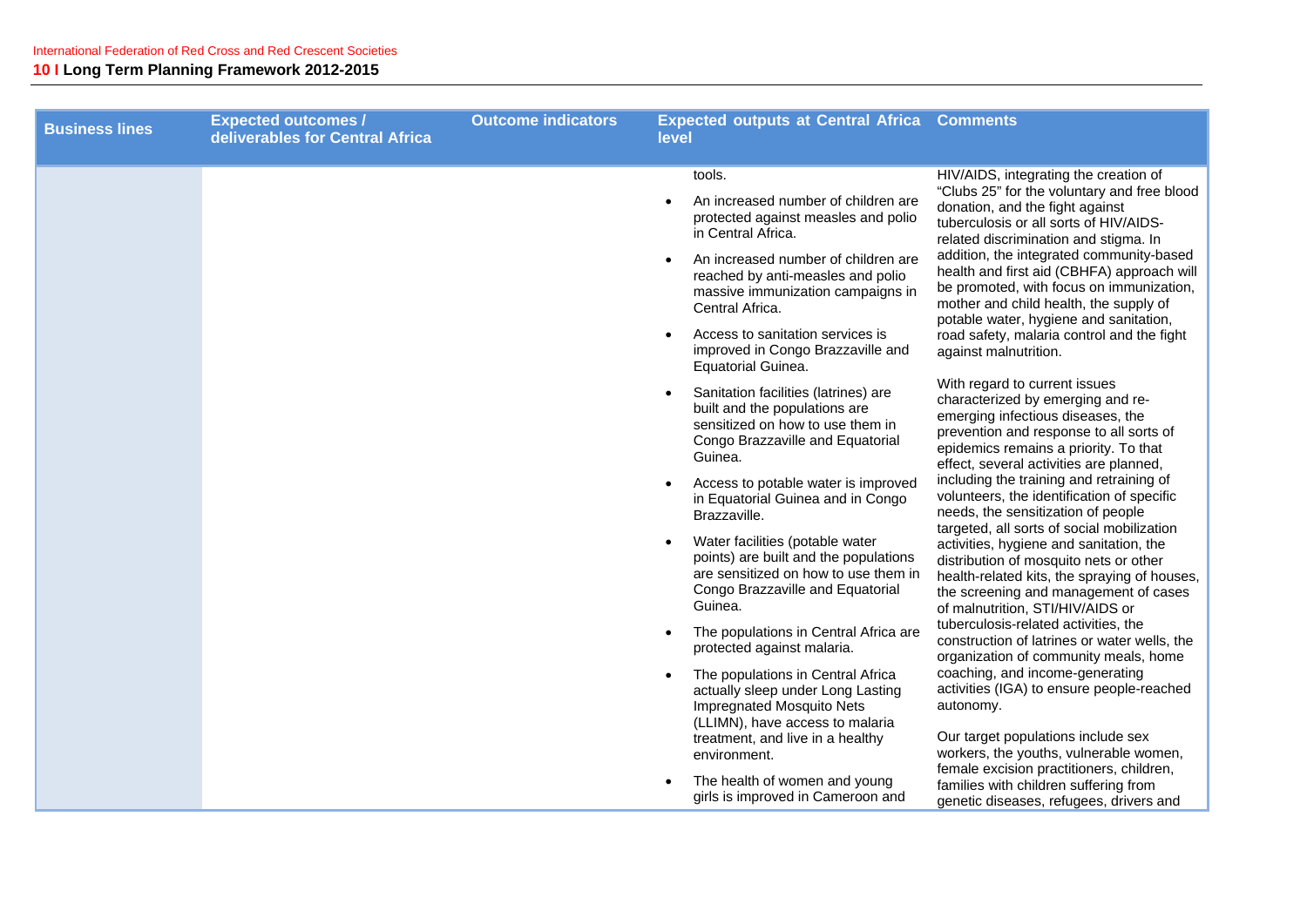| <b>Business lines</b> | <b>Expected outcomes /</b><br>deliverables for Central Africa | <b>Outcome indicators</b> | <b>Expected outputs at Central Africa Comments</b><br>level                                                                                                                                                                                                                                                                                                            |                                                                                                                                                                                        |
|-----------------------|---------------------------------------------------------------|---------------------------|------------------------------------------------------------------------------------------------------------------------------------------------------------------------------------------------------------------------------------------------------------------------------------------------------------------------------------------------------------------------|----------------------------------------------------------------------------------------------------------------------------------------------------------------------------------------|
|                       |                                                               |                           | CAR.<br>Excision practitioners have<br>abandoned the practice of female<br>genital mutilations (FGM) in<br>Cameroon and CAR.                                                                                                                                                                                                                                           | other road users, and the population as a<br>whole. The people targeted by this<br>programme in the 6 countries covered by<br>this plan are estimated at about 1,079,430<br>each year. |
|                       |                                                               |                           | Malnutrition is reduced in refugees<br>$\bullet$<br>and host populations in Cameroon.                                                                                                                                                                                                                                                                                  | In order to ensure the smooth<br>implementation of this programme, a<br>Health Programme Assistant will be                                                                             |
|                       |                                                               |                           | Moderate and acute malnutrition is<br>$\bullet$<br>controlled in refugees and host<br>populations in Cameroon.                                                                                                                                                                                                                                                         | recruited as from 2012 to assist the health<br>team presently composed of a Regional<br>Health Coordinator and a Regional HIV                                                          |
|                       |                                                               |                           | The number of victims of road<br>accidents is reduced in Gabon and<br>Cameroon.                                                                                                                                                                                                                                                                                        | Officer.                                                                                                                                                                               |
|                       |                                                               |                           | Road safety is promoted in Gabon<br>and Cameroon.                                                                                                                                                                                                                                                                                                                      |                                                                                                                                                                                        |
|                       |                                                               |                           | The vulnerability of populations in<br>$\bullet$<br>central Africa is reduced, particularly<br>the vulnerability to cholera in<br>Cameroon, Equatorial Guinea,<br>Congo Brazzaville and Sao tome &<br>Principe, meningitis in Cameroon<br>and CAR, Ebola in Gabon and<br>Congo Brazzaville, yellow fever in<br>CAR, and chikungunya in Gabon<br>and Congo Brazzaville. |                                                                                                                                                                                        |
|                       |                                                               |                           | The National Societies of Central<br>Africa have contributed to the<br>prevention and response to<br>epidemics, particularly to cholera in<br>Cameroon, Equatorial Guinea,<br>Congo Brazzaville and Sao tome &<br>Principe, meningitis in Cameroon<br>and CAR, Ebola in Gabon and<br>Congo Brazzaville, yellow fever in<br>CAR, and chikungunya in Gabon               |                                                                                                                                                                                        |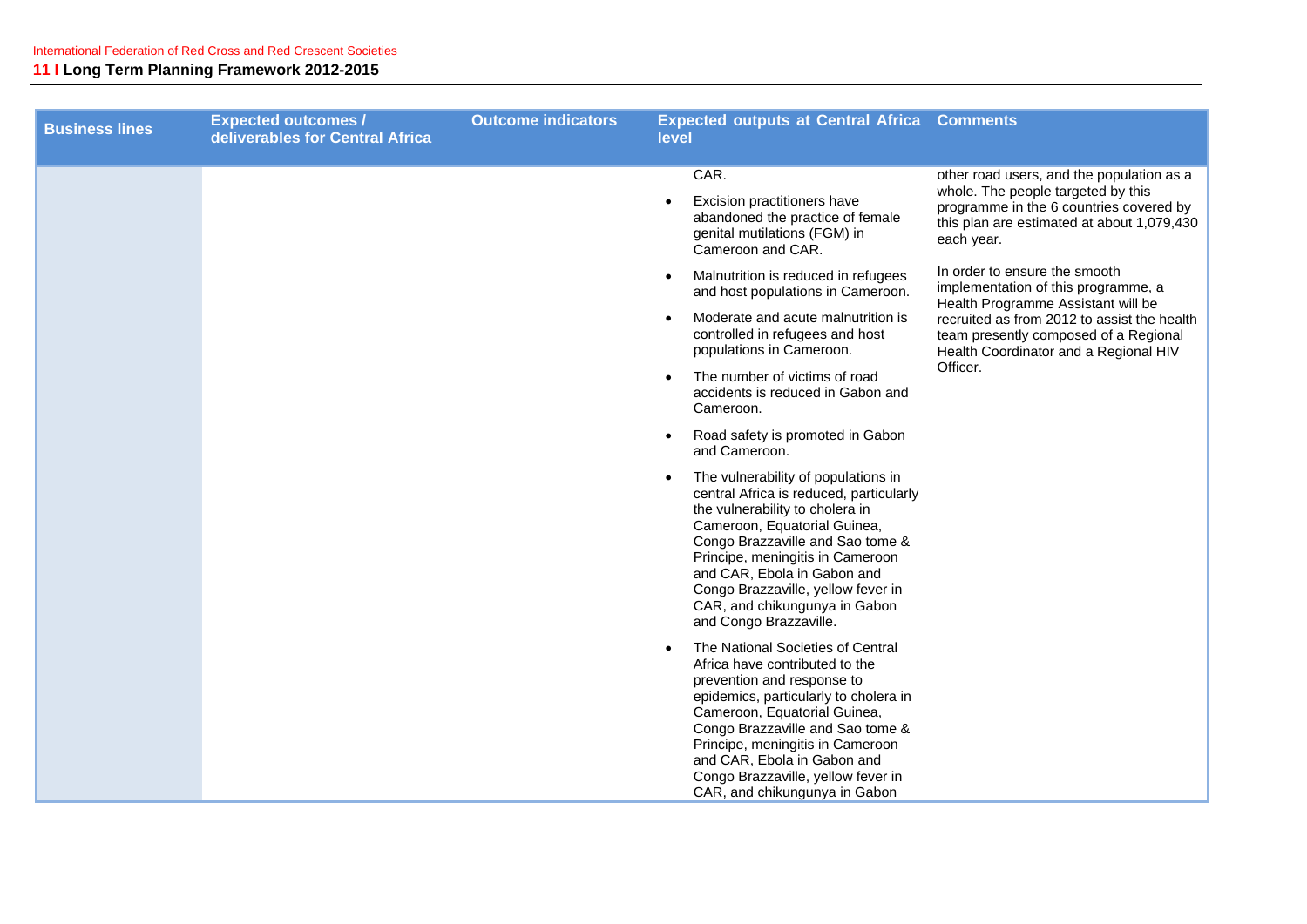| <b>Business lines</b> | <b>Expected outcomes /</b><br>deliverables for Central Africa                 | <b>Outcome indicators</b>                                                                                                                                               | <b>Expected outputs at Central Africa Comments</b><br>level                                                                                                                                                                                                                                                                                                                                                                                                                                                                                                                                                                                   |                                                                                                                                                                                                                                                                                                                                                                                                                                                                                                                                                                                                                                                                                                                                                                                                                                                                                                                                                                                    |
|-----------------------|-------------------------------------------------------------------------------|-------------------------------------------------------------------------------------------------------------------------------------------------------------------------|-----------------------------------------------------------------------------------------------------------------------------------------------------------------------------------------------------------------------------------------------------------------------------------------------------------------------------------------------------------------------------------------------------------------------------------------------------------------------------------------------------------------------------------------------------------------------------------------------------------------------------------------------|------------------------------------------------------------------------------------------------------------------------------------------------------------------------------------------------------------------------------------------------------------------------------------------------------------------------------------------------------------------------------------------------------------------------------------------------------------------------------------------------------------------------------------------------------------------------------------------------------------------------------------------------------------------------------------------------------------------------------------------------------------------------------------------------------------------------------------------------------------------------------------------------------------------------------------------------------------------------------------|
|                       |                                                                               |                                                                                                                                                                         | and Congo Brazzaville.<br>An emergency stock of drugs, IEC<br>and protection materials is built up<br>and prepositioned at CARREP level<br>in Yaoundé to be distributed when<br>necessary.<br>CARREP's Health Department has<br>enough human resources to<br>implement activities as planned.<br>The National Societies covered by<br>this plan have received technical<br>support from CARREP's Health<br>department.                                                                                                                                                                                                                        |                                                                                                                                                                                                                                                                                                                                                                                                                                                                                                                                                                                                                                                                                                                                                                                                                                                                                                                                                                                    |
|                       | Promote social inclusion and a<br>3.<br>culture of non-violence and<br>peace. | Number of social<br>$\bullet$<br>inclusions facilitated.<br>Percentage of<br>$\bullet$<br>beneficiaries<br>declaring to be<br>satisfied with Red<br>Cross intervention. | Discrimination and social exclusion<br>$\bullet$<br>are reduced, and human dignity is<br>respected in Gabon, Equatorial<br>Guinea, STP, CAR, Cameroon and<br>Congo Brazzaville.<br>Young girls living in areas with low<br>education level in CAR and<br>Cameroon are identified and<br>registered in schools and in<br>vocational training centres, with the<br>approval of their parents.<br>FGM are reduced in Cameroon and<br>CAR.<br>The right of deaf-mute children to go<br>to school is respected in Equatorial<br>Guinea.<br>The dignity of old people is<br>respected and their living conditions<br>and management are improved in | Within a context characterized by<br>conflicts, numerous disasters and the<br>deriving discriminations and stigmas, the<br>National Societies of Central Africa have<br>made the commitment to remain closer to<br>vulnerable people in order to provide them<br>with comfort through the principles and<br>values programme. The bulk of projects<br>that will make up this programme of<br>CARREP in 2012-2015 will include: 1)<br>fighting against child trafficking, the overall<br>intention being to get the parliament to<br>adopt a law to ban child trafficking; 2)<br>fighting against female genital mutilations<br>(FGM); 3) the schooling of young girls in<br>areas where they are wilfully denied the<br>right to go to school; 4) the schooling of<br>abandoned deaf-mute children; and 5) the<br>management of old people who have<br>been accused of witchcraft and thus<br>abandoned by their respective families.<br>The sensitization of communities affected |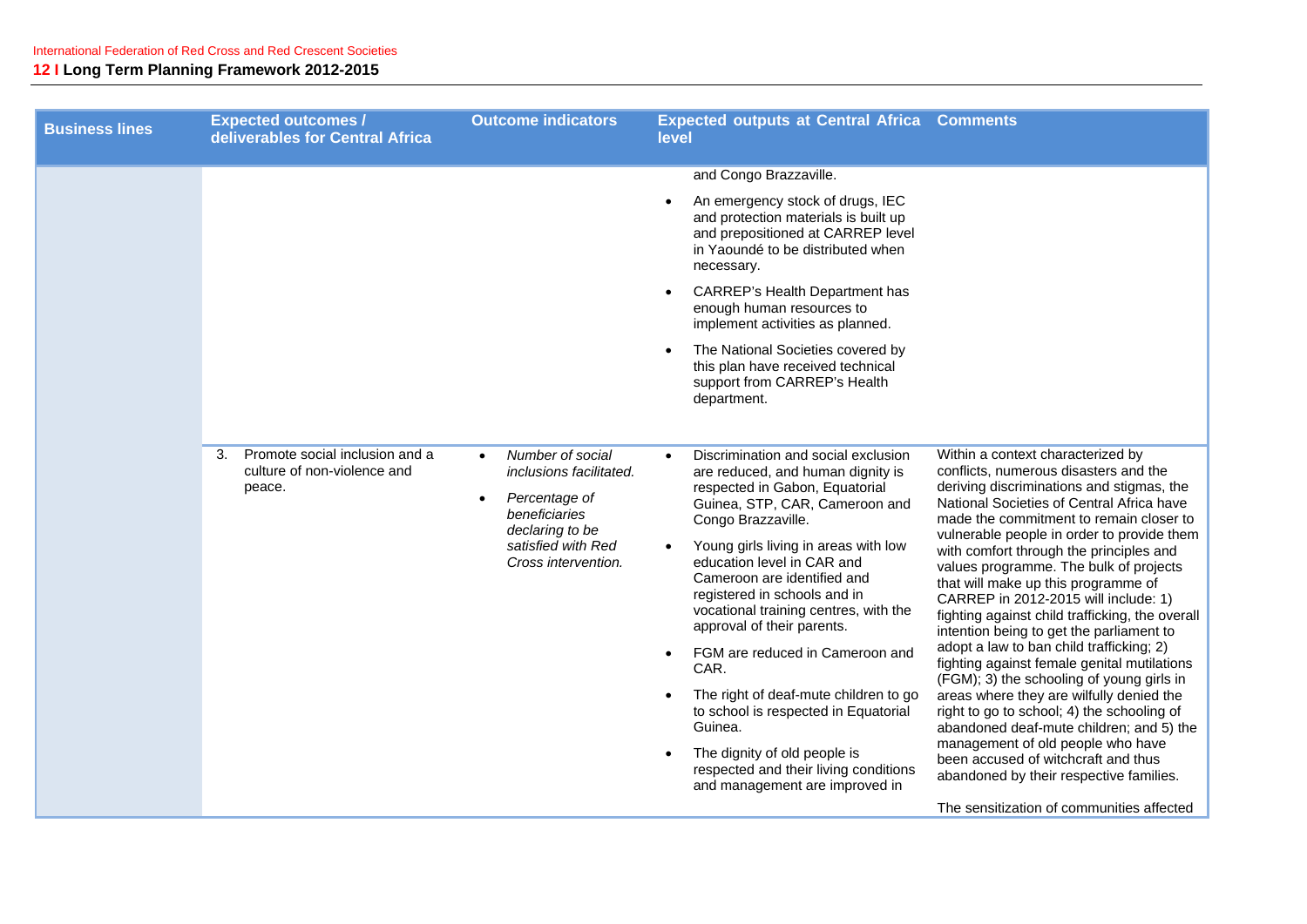| <b>Business lines</b> | <b>Expected outcomes /</b><br>deliverables for Central Africa | <b>Outcome indicators</b> | <b>Expected outputs at Central Africa Comments</b><br>level                                                                                                                                                                                                                                                  |                                                                                                                                                                                                                                                                                                                                                                                                                                                                                                                                                                                                                                                                                                                                                                                                                                                                                                                                                                                                                                                                                                                                                                                                                                                                                                                                                                                                                                                                                                                                                                                                                              |
|-----------------------|---------------------------------------------------------------|---------------------------|--------------------------------------------------------------------------------------------------------------------------------------------------------------------------------------------------------------------------------------------------------------------------------------------------------------|------------------------------------------------------------------------------------------------------------------------------------------------------------------------------------------------------------------------------------------------------------------------------------------------------------------------------------------------------------------------------------------------------------------------------------------------------------------------------------------------------------------------------------------------------------------------------------------------------------------------------------------------------------------------------------------------------------------------------------------------------------------------------------------------------------------------------------------------------------------------------------------------------------------------------------------------------------------------------------------------------------------------------------------------------------------------------------------------------------------------------------------------------------------------------------------------------------------------------------------------------------------------------------------------------------------------------------------------------------------------------------------------------------------------------------------------------------------------------------------------------------------------------------------------------------------------------------------------------------------------------|
|                       |                                                               |                           | Sao Tome & Principe.<br>Gabonese Government authorities<br>are sensitized and encouraged to<br>develop and implement policies<br>aimed at combating child trafficking,<br>and the populations in Cameroon,<br>Congo Brazzaville, CAR and<br>Equatorial Guinea know the<br>consequences of illegal migration. | by crises and other social disorders is a<br>key dimension of the efforts to mitigate the<br>risks of things getting out of control in<br>times of unrest. It will also be a concern of<br>the Federation's Regional Representation.<br>Sensitization activities will be carried out<br>to enable the Red Cross to consolidate<br>the basis of its humanitarian commitment<br>before vulnerable communities, especially<br>at a time when the African traditional<br>values of solidarity, brotherhood, sharing<br>and dialogue are progressively fading out.<br>To that effect, working with the media will<br>provide unequalled opportunities for the<br>dissemination of Movement messages on<br>the respect of life and human dignity, the<br>respect of differences, and on the<br>consideration of gender issues, to a<br>greater number of persons, and within the<br>shortest possible timeframe. The media<br>remain everyday partners, in times of war,<br>disaster, epidemics or lull. Their<br>contribution will be sought, especially in<br>the area of the promotion of the<br>fundamental principles and humanitarian<br>values. The media will also be involved in<br>the sensitization campaigns on the<br>consequences of illegal migration and<br>child trafficking which is a real social issue<br>in Central Africa.<br>The populations targeted directly by this<br>programme, which are estimated at about<br>2,002,700 vulnerable people each year,<br>include children victims of child trafficking,<br>excision practitioners, young girls who are<br>denied the right to go to school, deaf-mute |
|                       |                                                               |                           |                                                                                                                                                                                                                                                                                                              | children, old people, journalists, Red                                                                                                                                                                                                                                                                                                                                                                                                                                                                                                                                                                                                                                                                                                                                                                                                                                                                                                                                                                                                                                                                                                                                                                                                                                                                                                                                                                                                                                                                                                                                                                                       |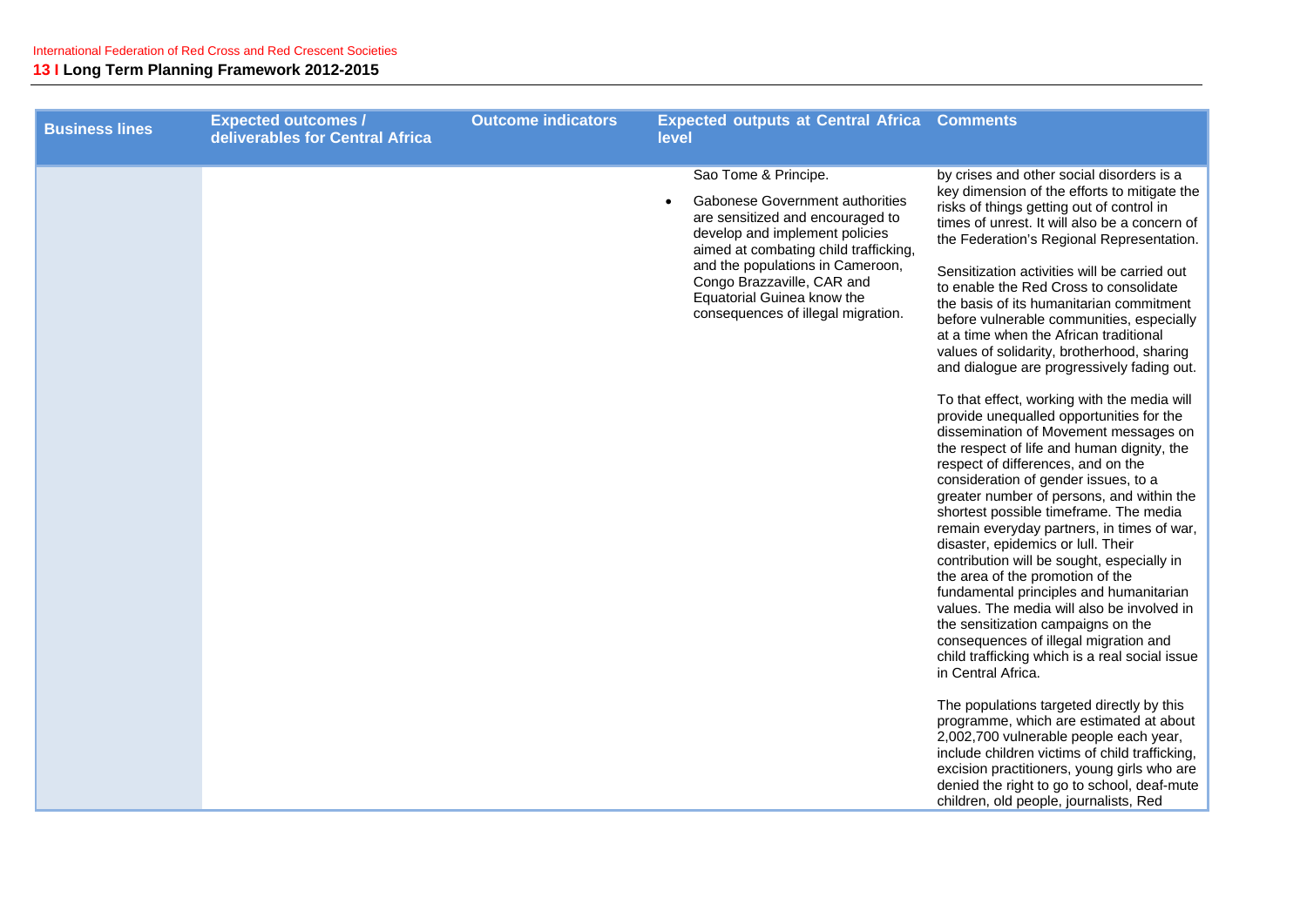| <b>Business lines</b>                                                                                                                                  | <b>Expected outcomes /</b><br>deliverables for Central Africa                                                                                                                                                                                                                         | <b>Outcome indicators</b>                                                                                                                                                                                                                                                                                                     | <b>Expected outputs at Central Africa Comments</b><br>level                                                                                                                                                                                                                                                                                                                                                                                                                                                                  |                                                                                                                                                                                                                                                        |
|--------------------------------------------------------------------------------------------------------------------------------------------------------|---------------------------------------------------------------------------------------------------------------------------------------------------------------------------------------------------------------------------------------------------------------------------------------|-------------------------------------------------------------------------------------------------------------------------------------------------------------------------------------------------------------------------------------------------------------------------------------------------------------------------------|------------------------------------------------------------------------------------------------------------------------------------------------------------------------------------------------------------------------------------------------------------------------------------------------------------------------------------------------------------------------------------------------------------------------------------------------------------------------------------------------------------------------------|--------------------------------------------------------------------------------------------------------------------------------------------------------------------------------------------------------------------------------------------------------|
|                                                                                                                                                        |                                                                                                                                                                                                                                                                                       |                                                                                                                                                                                                                                                                                                                               |                                                                                                                                                                                                                                                                                                                                                                                                                                                                                                                              | Cross members and volunteers, and the<br>numerous people sensitized directly. The<br>populations targeted indirectly by this<br>programme, estimated at about 3,000,000<br>vulnerable people each year, include<br>people sensitized by various means. |
| <b>TO STRENGTHEN</b><br>III.<br>THE SPECIFIC<br><b>RED CROSS RED</b><br><b>CRESCENT</b><br><b>CONTRIBUTION</b><br>T <sub>0</sub><br><b>DEVELOPMENT</b> | CARREP has scaled up<br>1.<br>systematic effort to build-up the<br>leadership and institutional<br>capacities of the National<br>Societies of Cameroon, CAR,<br>Gabon, RoC, EG and STP to<br>extend their sustainability and<br>the reach and quality of their<br>services.           | <b>Number of National</b><br>$\bullet$<br>Societies supported<br>by CARREP<br>Number of long-term<br>development<br>projects/programmes<br>developed and<br>implemented by<br><b>National Societies</b><br>covered.                                                                                                           | The National Societies of<br>$\bullet$<br>Cameroon, CAR, Gabon, RoC, EG<br>and STP have each developed a<br>long-term Strategic Development<br>Plan (SDP).<br>The National Societies of<br>$\bullet$<br>Cameroon, CAR, Gabon, RoC, EG<br>and STP have developed short-term<br>implementation plans of their<br>respective SDP.<br>The National Societies of<br>Cameroon, CAR, Gabon, RoC, EG<br>and STP have implemented<br>programmes that contribute to<br>achieving the aims of IFRC Strategy<br>2020 Development Agenda. |                                                                                                                                                                                                                                                        |
| <b>IV. TO HEIGHTEN RED</b><br><b>CROSS RED</b><br><b>CRESCENT</b><br><b>INFLUENCE AND</b><br><b>SUPPORT FOR OUR</b><br><b>WORK</b>                     | 1. The development of the auxiliary<br>partnership role of the National<br>Societies of Cameroon, CAR,<br>Gabon, RoC, EG and STP is<br>further supported to enable these<br>National Societies to gain greater<br>access and resources from their<br>respective national governments. | <b>Number of National</b><br>$\bullet$<br>Societies covered<br>having experienced<br>an increase in the<br>support from their<br>respective national<br>governments.<br><b>Number of National</b><br>$\bullet$<br>Societies covered<br>that are perceived as<br>good humanitarian<br>partners by their<br>respective national | The auxiliary role of the National<br>$\bullet$<br>Societies of Cameroon, CAR,<br>Gabon, RoC, EG and STP is<br>promoted through enhanced<br>branding and public image.<br>IDRL guidelines are incorporated<br>into country DP/DRR policies.                                                                                                                                                                                                                                                                                  |                                                                                                                                                                                                                                                        |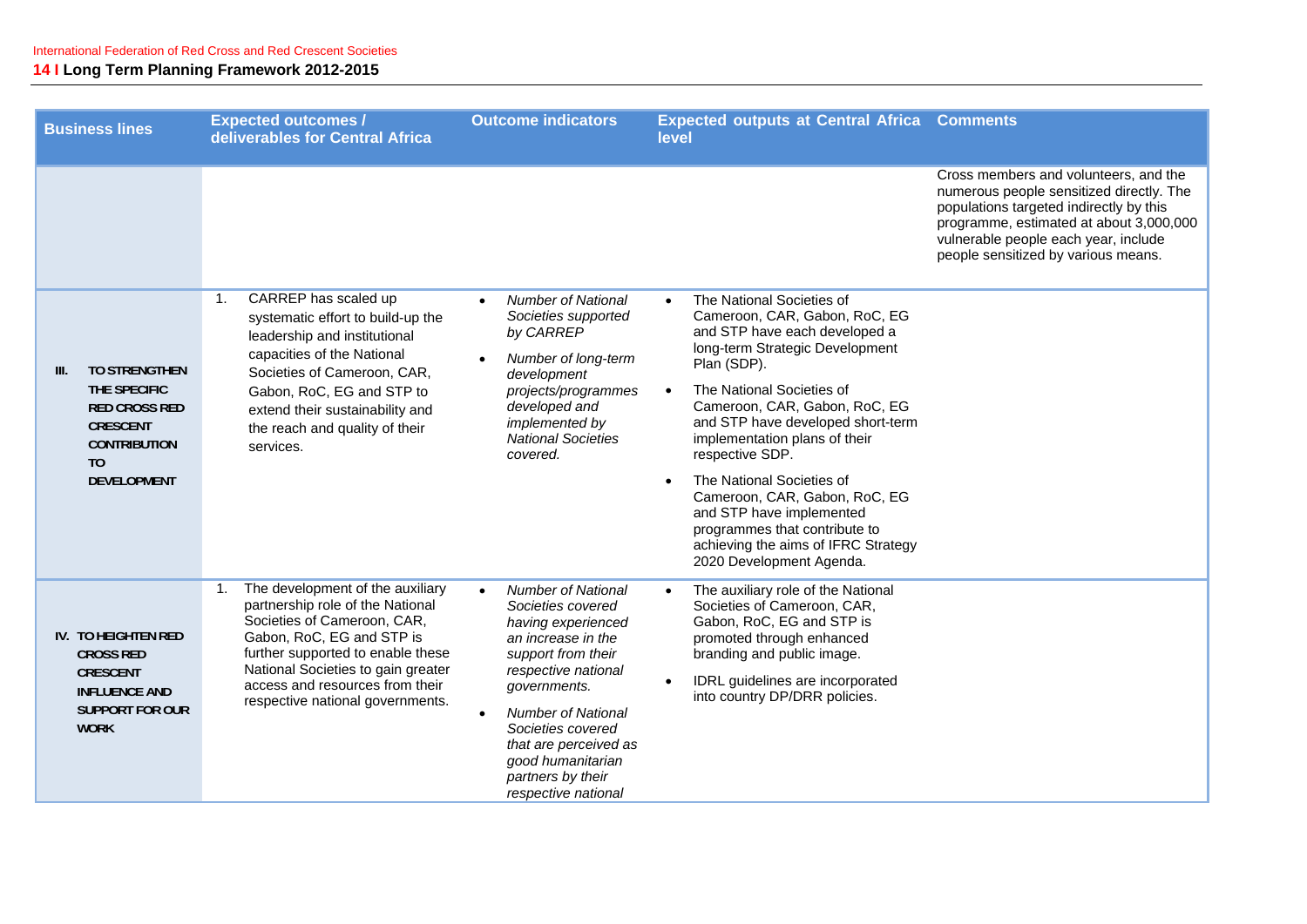| <b>Business lines</b>                                                                                    | <b>Expected outcomes /</b><br>deliverables for Central Africa                                                                                                                                                                                                                                                                                                                                                                              | <b>Outcome indicators</b>                                                                                                                                                            | <b>Expected outputs at Central Africa Comments</b><br>level                                                                                                                                                                                                                                                                                                                                                                                                          |
|----------------------------------------------------------------------------------------------------------|--------------------------------------------------------------------------------------------------------------------------------------------------------------------------------------------------------------------------------------------------------------------------------------------------------------------------------------------------------------------------------------------------------------------------------------------|--------------------------------------------------------------------------------------------------------------------------------------------------------------------------------------|----------------------------------------------------------------------------------------------------------------------------------------------------------------------------------------------------------------------------------------------------------------------------------------------------------------------------------------------------------------------------------------------------------------------------------------------------------------------|
|                                                                                                          |                                                                                                                                                                                                                                                                                                                                                                                                                                            | governments.                                                                                                                                                                         |                                                                                                                                                                                                                                                                                                                                                                                                                                                                      |
|                                                                                                          | The resource mobilisation<br>2.<br>capacities of the National<br>Societies of Cameroon, CAR,<br>Gabon, RoC, EG and STP are<br>strengthened to inspire more<br>reliable contributions to their<br>humanitarian projects and<br>programmes.                                                                                                                                                                                                  | Number of new<br>$\bullet$<br>partnerships<br>established.<br>Number of<br>projects/programmes<br>funded within the<br>framework of newly<br>established<br>partnerships.            | The financial management<br>$\bullet$<br>capacities of the National Societies<br>of Cameroon, CAR, Gabon, RoC,<br>EG and STP are improved.<br>Domestically generated resources<br>for each of the 6 National Societies<br>covered by this plan have increased<br>by 50%.                                                                                                                                                                                             |
|                                                                                                          | A strong positive projection of our<br>3.<br>image, brand, and messaging is<br>ensured to enable external<br>partners to know us better, trigger<br>fuller utilisation of our potential<br>and allow an expansion of<br>access, space, and market share<br>for Red Cross Red Crescent<br>actions in Cameroon, CAR,<br>Gabon, RoC, EG and STP<br>through a concerted effort in<br>coordination and networking with<br>all Key Stakeholders. | Number of new<br>partners willing to or<br>actually working with<br>the Red Cross in<br>Central Africa.<br>Number of projects<br>submitted to partners<br>upon their own<br>request. | The National Societies of<br>$\bullet$<br>Cameroon, CAR, Gabon, RoC, EG<br>and STP take a progressive leading<br>role in sectoral coordination within<br>the International Community in their<br>respective countries.<br>The National Societies of<br>$\bullet$<br>Cameroon, CAR, Gabon, RoC, EG<br>and STP progressively engage with<br>local corporate to promote their<br>image and brand as the choice<br>partner for Corporate Social<br>Responsibility funds. |
| TO DEEPEN OUR<br>V.<br><b>TRADITION OF</b><br><b>TOGETHERNESS</b><br>THROUGH JOINT<br><b>WORKING AND</b> | Update and strengthen<br>1.<br>harmonious working by sharing<br>capacities and resources, and<br>building alliances and<br>partnerships that maintain unity<br>and achieve higher value from<br>our work together as a                                                                                                                                                                                                                     | <b>Number of National</b><br>Society staff<br>deployed to assist<br>other National<br>Societies.<br>Number of                                                                        | The National Societies of<br>$\bullet$<br>Cameroon, CAR, Gabon, RoC, EG<br>and STP and Movement partners<br>establish a new MoU and National<br>Society-led coordination platform.<br>The National Societies of<br>$\bullet$                                                                                                                                                                                                                                         |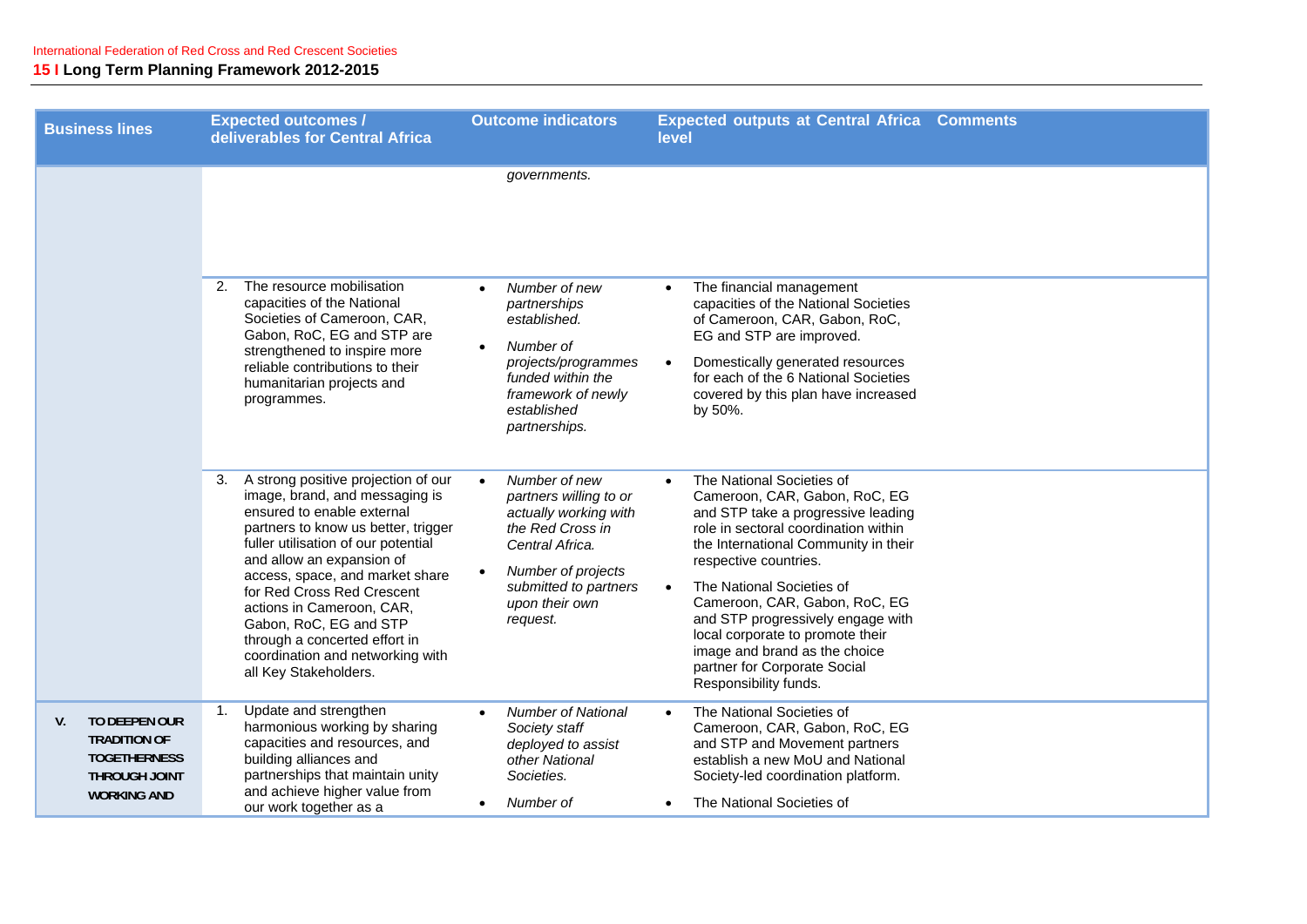| <b>Business lines</b> | <b>Expected outcomes /</b><br>deliverables for Central Africa                                                                                                                                                                                                                                                                                     | <b>Outcome indicators</b>                                                                                                                                                                                     | <b>Expected outputs at Central Africa Comments</b><br>level                                                                                                                                                                                                                                                                                        |  |
|-----------------------|---------------------------------------------------------------------------------------------------------------------------------------------------------------------------------------------------------------------------------------------------------------------------------------------------------------------------------------------------|---------------------------------------------------------------------------------------------------------------------------------------------------------------------------------------------------------------|----------------------------------------------------------------------------------------------------------------------------------------------------------------------------------------------------------------------------------------------------------------------------------------------------------------------------------------------------|--|
| <b>ACCOUNTABILITY</b> | Movement.                                                                                                                                                                                                                                                                                                                                         | agreements signed<br>between National<br>Societies and other<br>Movement partners.                                                                                                                            | Cameroon, CAR, Gabon, RoC, EG<br>and STP take a progressive leading<br>role in sectoral coordination within<br>the Movement.                                                                                                                                                                                                                       |  |
|                       | Keep up to date effective<br>2.<br>management structures, that<br>bring the secretariat in Central<br>Africa closer to Movement<br>Partners, and modernise key<br>business processes that impact<br>on cost effectiveness, efficiency,<br>and accountability with priority to:<br>(a) planning and budgeting; (b)<br>human resources development. | Number of training<br>sessions organized.<br>Number of learning<br>$\bullet$<br>and experience<br>sharing missions<br>facilitated.                                                                            | The National Societies of<br>$\bullet$<br>Cameroon, CAR, Gabon, RoC, EG<br>and STP actively participate in<br><b>COSNAC</b> (Coordination des<br>Sociétés Nationales de la Croix-<br>Rouge en Afrique Centrale) and<br>other regional network meetings<br>with support from CARREP.                                                                |  |
|                       | Support the establishment of a<br>3.<br>Federation-wide planning and<br>reporting system that fosters joint<br>responsibility through mutual<br>accountability and good<br>governance at all levels, and<br>shows partners, donors and the<br>public that we are an effective,<br>accountable, and trustworthy<br>market leader.                  | <b>Number of National</b><br>$\bullet$<br>Societies that use a<br>logical framework<br>approach for<br>planning.<br><b>Number of National</b><br>$\bullet$<br>Societies that have<br>used long-term<br>plans. | The National Societies of<br>$\bullet$<br>Cameroon, CAR, Gabon, RoC, EG<br>and STP are supported to establish<br>strong and effective PMER units.<br>The National Societies of<br>Cameroon, CAR, Gabon, RoC, EG<br>and STP provide quality reports on<br>time to all major donors with<br>assistance of PMER officers in each<br>National Society. |  |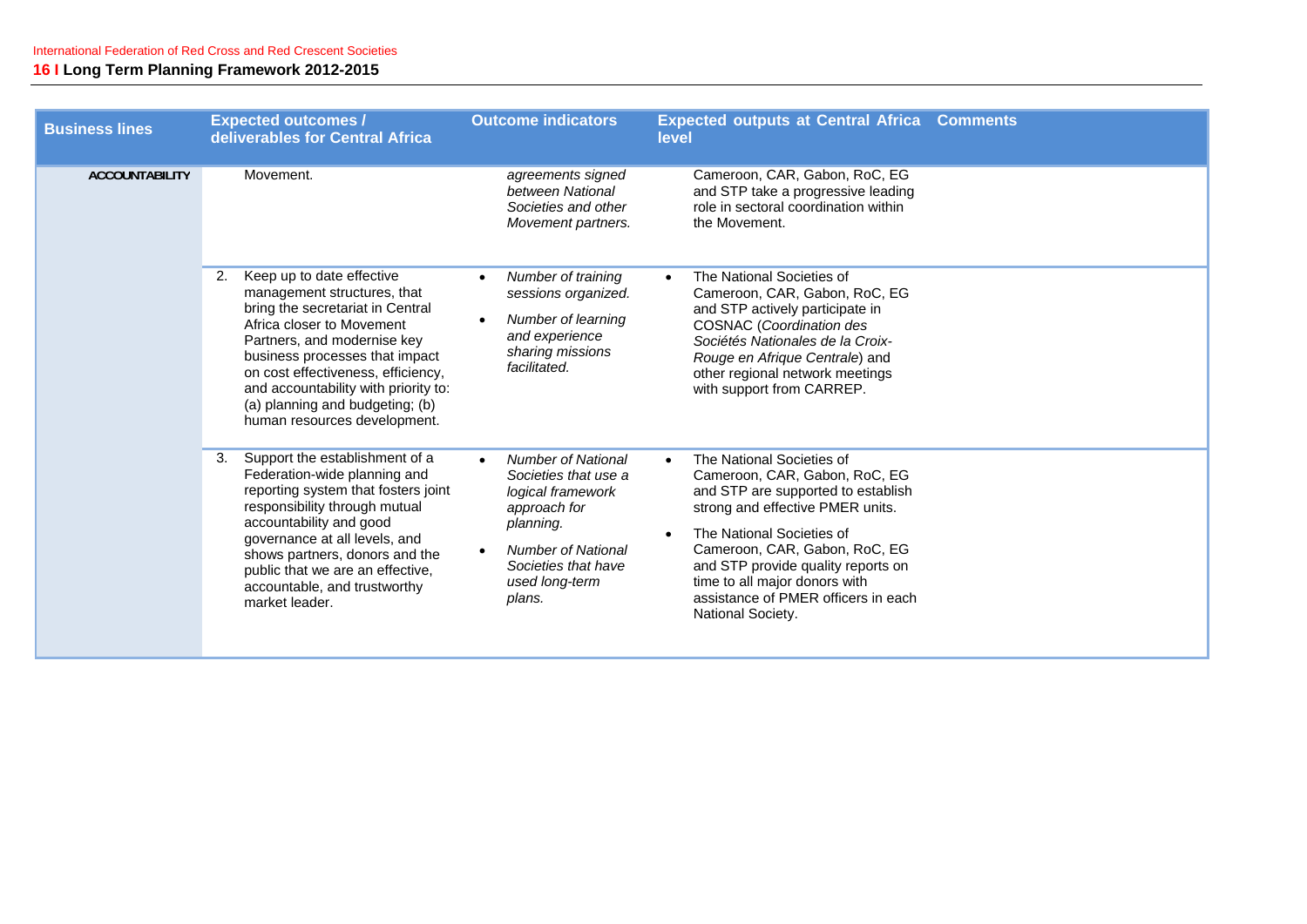### **6. What are some of the key risks/assumptions?**

One of the key assumptions on which CARREP's success will depend is the level of voluntary funding received from partners. In fact, over the past 5 years, CARREP's programmes have attracted few donors, even when it is widely recognized that there are numerous humanitarian challenges in Central African countries. CARREP and its National Societies have the human resources required to achieve all the outcomes highlighted above. Thus, if funding is available, good results will be obtained from Central Africa. Additionally, funding received often comes towards the middle of the year, thereby making it very difficult to plan activities and actually carry them out in a timely manner.

Another major assumption that may jeopardize the achievement of CARREP's outcomes is climate change. Over the past years, clear signs of climate change effects have been perceived in some countries of Central Africa, with food insecurity being the immediate consequence. Thus CARREP's food security initiatives will only be a success if climate change effects remain at a controllable level.

It has also been noticed that National Society staff turnover in Central Africa is an issue. A key to success will be to maintain the same staff at their posts for a longer period, possibly throughout the lifetime of this four-year plan. In any case, CARREP will work with its National Societies and partners to improve workforce stability.

## **7. How much will it cost?**

| <b>Business lines (all figures in CHF)</b> | 2012      | 2013      | 2014      | 2015      | <b>TOTAL</b> |
|--------------------------------------------|-----------|-----------|-----------|-----------|--------------|
| <b>BL1.Humanitarian Standards</b>          | 1,172,830 | 160,000   | 160,000   | 160,000   | 1,652,830    |
| <b>BL2.Disaster Management Services</b>    | 3,937,072 | 2,555,000 | 2,555,000 | 2,555,000 | 11,602,072   |
| <b>BL3.Sustainable Development</b>         | 170,338   | 200,000   | 200,000   | 200,000   | 770,338      |
| <b>BL4.Humanitarian Diplomacy</b>          | 200,000   | 200,000   | 200,000   | 200,000   | 800,000      |
| <b>BL5.Cooperation and Coordination</b>    | 108,837   | 200,000   | 200,000   | 200,000   | 708,837      |
| <b>TOTAL</b>                               | 5,589,077 | 3,315,000 | 3,315,000 | 3,315,000 | 15,534,077   |